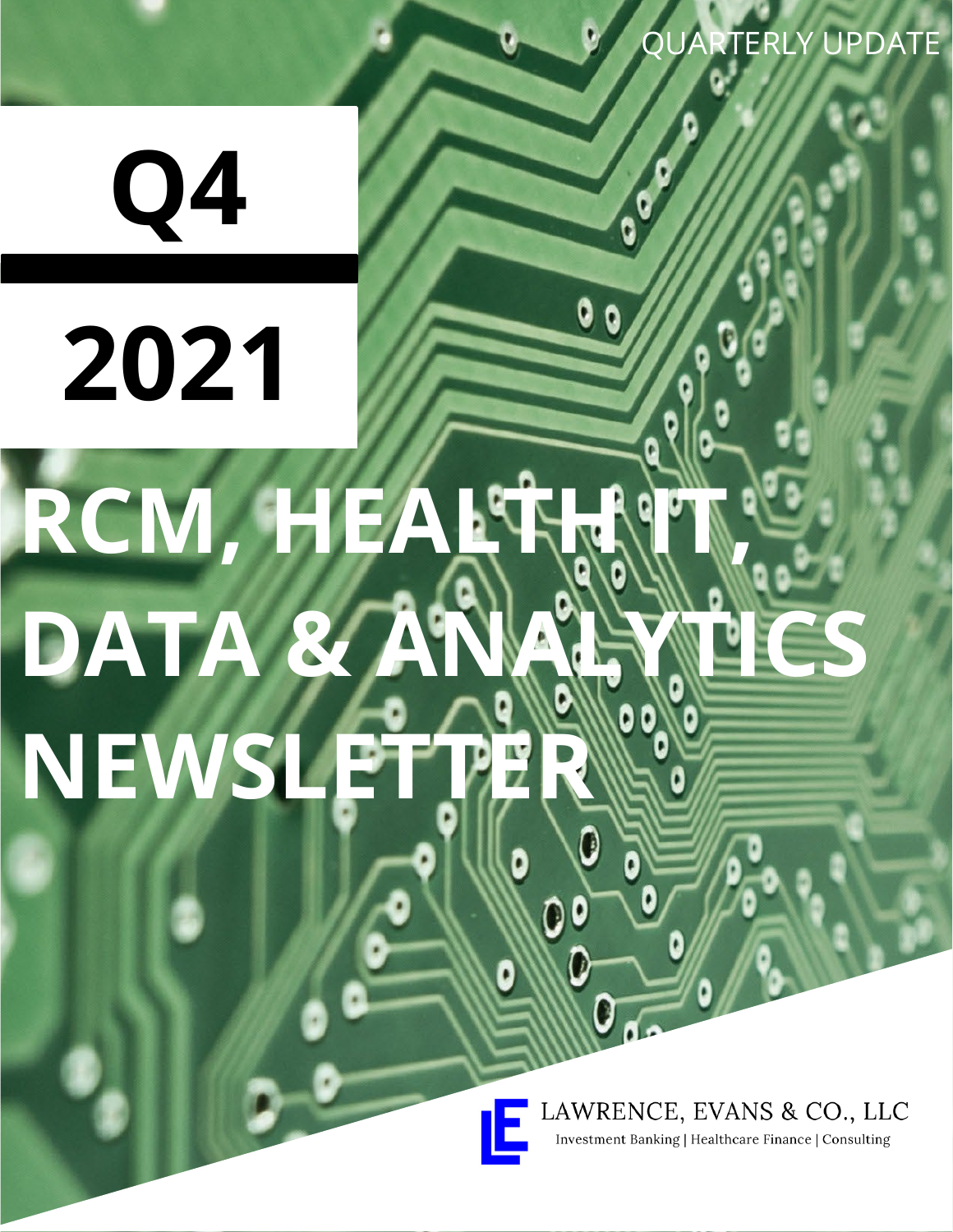### SNAPSHOT OF FOURTH QUARTER

Finishing up 2021, the RCM, HCIT, Data & Analytics market appears to be hotter than ever with record breaking activity and capital raises. Nevertheless, we see some cooling with public stocks, especially the SPACs, as well as some venture resets due to the interest rate increase and expectations of future Feb moves to raise rates (3, 4, 5 or more interest rate hikes in '22)? Leading the transactions were **Athenahealth**'s buyout at \$17b only to be overshadowed by **Oracle's (NAS: ORCL)** purchase of **Cerner (NAS: CERN)** for \$28b. Tech giants and certain

|   | <b>Top Transactions Q42021 Rank By Deal Size</b> |                                      |                                                                                                          |            |                  |  |  |  |  |  |
|---|--------------------------------------------------|--------------------------------------|----------------------------------------------------------------------------------------------------------|------------|------------------|--|--|--|--|--|
|   | <b>Deal Date</b>                                 | <b>Companies</b>                     | <b>Investors</b>                                                                                         | Size (\$B) | <b>Deal Type</b> |  |  |  |  |  |
|   | 20-Dec-2021                                      | Cerner (NAS: CERN)                   | Oracle (NYS: ORCL) (Safra Catz)                                                                          | 28,300     | M&A              |  |  |  |  |  |
|   | 2 22-Nov-2021                                    | Athenahealth                         | Bain Capital, Bain Capital Tech<br>Opportunities, Gov of Singapore Inv<br>Corp (GIC), Hellman & Friedman | 17.000     | Buyout/LBO       |  |  |  |  |  |
| 3 | 24-Nov-2021                                      | <b>Inovalon Holdings</b>             | 22C Capital, Insight Partners (Deven<br>Parekh), Nordic Capital(Fredrik<br>Näslund)                      | 7.300      | Buyout/LBO       |  |  |  |  |  |
| 4 | 14-Oct-2021                                      | VillageMD                            | Walgreens Boots Alliance (NAS:<br>WBA)(Rosalind Brew er)                                                 | 5.200      | :VC              |  |  |  |  |  |
| 5 | 10-Jan-2022                                      | Cloudmed                             | R1 RCM (NAS: RCM) (Joseph<br>Flanagan)                                                                   | 4.100      | M&A              |  |  |  |  |  |
| 6 | 06-Jan-2022                                      | Vocera Communications<br>(NYS: VCRA) | Stryker (NYS: SYK)(Kevin Lobo)                                                                           | 2.970      | : M&A            |  |  |  |  |  |
|   | 17-Dec-2021                                      | TransUnion Healthcare                | Clearlake Capital Group (Behdad<br>Eghbali), nThrive (Hemant Goel)                                       | 1.735      | Buyout/LBO       |  |  |  |  |  |
| 8 | 21-Jan-2022                                      | <b>IBM Watson - Health</b>           | <b>Francisco Partners</b>                                                                                | $*1.000$   | Buyout/LBO       |  |  |  |  |  |

investment funds continue to circle the healthcare industry like vultures trying to determine the best way to enter and solve the numerous problems of the largest (healthcare is 20% US GDP) and fastest growing sectors of the economy. Recent collapse (I would call it that when many are down 70-80%+) of the SPAC market has buyers like **Patient Square Capital** looking to take **SOC Telemed (NAS: TLMD)** private. Other market rumors about **Peloton (NAS: PTON),** an interactive fitness platform known for its bikes, being a target of **Amazon (NAS: AMZN)** or **Nike (NYSE: NKE).** Other early 2022 announcements of IBM throwing in the towel and selling the underperforming **IBM Watson Health** division to **Francisco Partners** for an estimated \$1 billion. Those assets include extensive and diverse data sets and products, including Health Insights, MarketScan, Clinical Development, Social Program Management, Micromedex and imaging software offerings.

While patients are becoming accustomed to digital healthcare and/or healthcare outside traditional medical settings, the retailers are making several moves and investments to become more engaged in the home and away from bricks and mortar. **Walgreens Boots Alliance (NAS: WBA)** is active with the \$5.2 billion of growth capital invested in **Village MD** along with acquiring **CareCentrix**, a home health benefits management services company, owned by **Summit Partners**, for est. \$600M and **Shields Health Solutions** for \$970M from investors **Intermountain Ventures** and **Welsh Carson**.



Lawrence, Evans & Co., LLC ● 88 E. Broad St, Suite 1750● Columbus OH 43215 www.lawrenceevans.com ● Phone 614.448.1304 ● @LawrenceEvansCo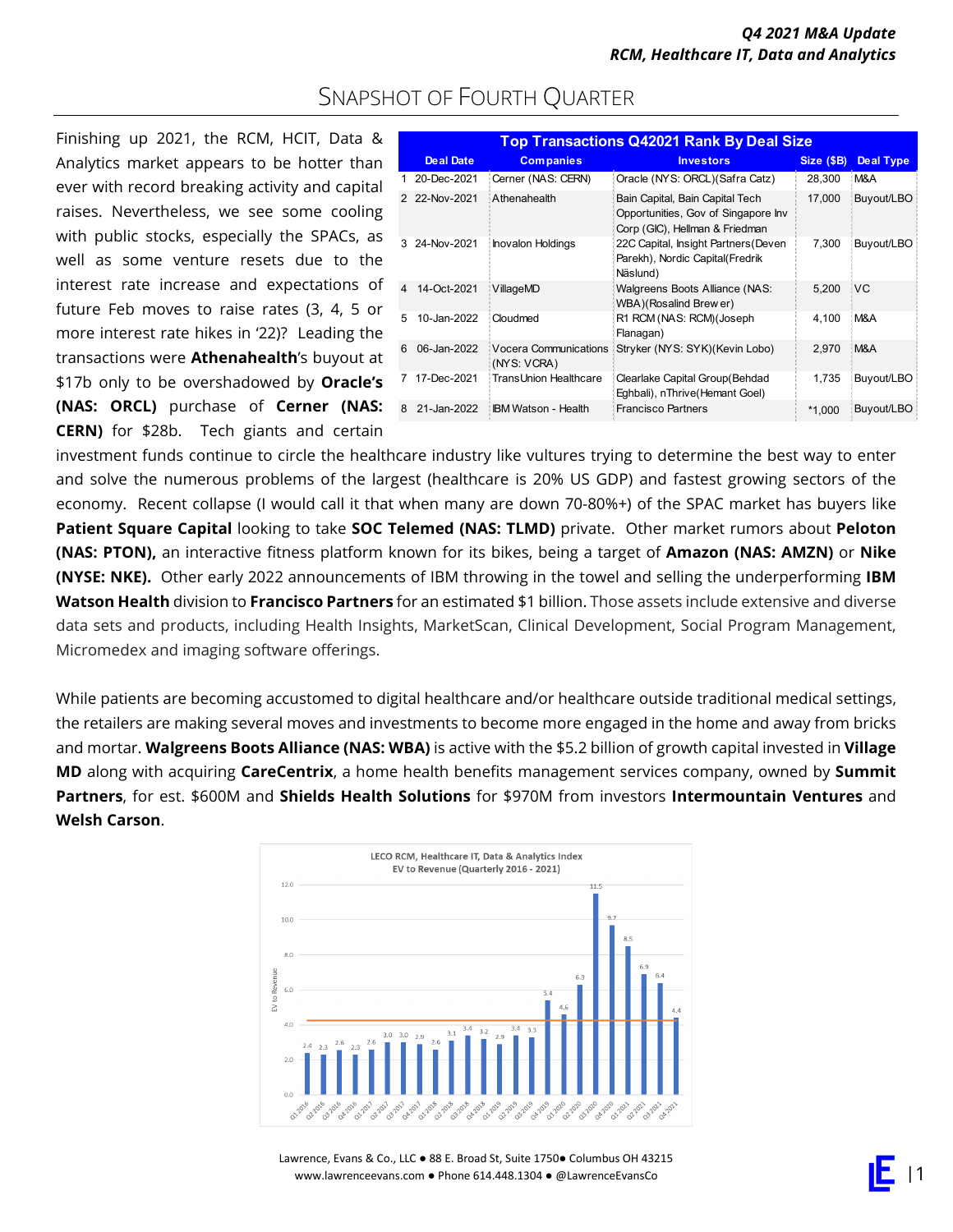### SELECTED TRANSACTIONS

| <b>Deal Date</b> | <b>Companies</b>                    | <b>Investors</b>                                                                                                                                       | Deal Size | Deal Type          | <b>Deal Synopsis</b>                                                                                                                                                                                                                                                                                                                                                                                                                                                                                                                    |
|------------------|-------------------------------------|--------------------------------------------------------------------------------------------------------------------------------------------------------|-----------|--------------------|-----------------------------------------------------------------------------------------------------------------------------------------------------------------------------------------------------------------------------------------------------------------------------------------------------------------------------------------------------------------------------------------------------------------------------------------------------------------------------------------------------------------------------------------|
| 26-Jan-2022      | DoseSpot                            | Providence Strategic Grow th(William)                                                                                                                  |           |                    | PE Grow th/Expansion The company received an undisclosed amount of development capital from                                                                                                                                                                                                                                                                                                                                                                                                                                             |
|                  |                                     | Skarinka)                                                                                                                                              |           |                    | Providence Strategic Grow th on January 26, 2022. The funds will be used to<br>accelerate the company's ability to increase its support for existing and new                                                                                                                                                                                                                                                                                                                                                                            |
| 25-Jan-2022      | Infinity Behavioral Health Services | Sheridan Capital Partners (Sean                                                                                                                        |           | Buyout/LBO         | customers, as w ell as enable a go-to-market strategy to expand its user base.<br>The company w as acquired by Simione Healthcare Consultants, via its financial                                                                                                                                                                                                                                                                                                                                                                        |
|                  |                                     | Dempsey), Simione Healthcare                                                                                                                           |           |                    | sponsor Sheridan Capital Partners, through an LBO on January 25, 2022 for an                                                                                                                                                                                                                                                                                                                                                                                                                                                            |
|                  |                                     | Consultants (Michael Freytag)                                                                                                                          |           |                    | undisclosed amount. The acquisition allow s both the companies to fully realize<br>the synergies of w orking together to improve cash flow, increase collection                                                                                                                                                                                                                                                                                                                                                                         |
| 25-Jan-2022      | SanovaWorks                         | WebMD Health (Ann Bilyew)                                                                                                                              |           | Merger/Acquisition | rates and strengthen the revenue cycle for the benefit of behavioral health<br>The company w as acquired by WebMD Health for an undisclosed amount on                                                                                                                                                                                                                                                                                                                                                                                   |
|                  |                                     |                                                                                                                                                        |           |                    | January 25, 2022.                                                                                                                                                                                                                                                                                                                                                                                                                                                                                                                       |
| 19-Jan-2022      | Project Beacon COVID-19             | Ginkgo Biow orks Holdings (NYS:<br>DNA)(Matthew McKnight)                                                                                              |           | Merger/Acquisition | The company w as acquired by Ginkgo Biow orks Holdings (NYS: DNA) for an<br>undisclosed amount on January 19, 2022. This acquisition will enable Ginkgo to<br>further empow er communities in Massachusetts and beyond with the tools they                                                                                                                                                                                                                                                                                              |
| 19-Jan-2022      | SilverCreek RCM                     | Osceola Capital                                                                                                                                        |           | Buyout/LBO         | need to make important public health decisions.<br>The company w as acquired by PayrHealth, via its financial sponsor Osceola                                                                                                                                                                                                                                                                                                                                                                                                           |
|                  |                                     | Management (Benjamin Moe),<br>PayrHealth(Armando Cardoso)                                                                                              |           |                    | Capital Management, through an LBO on January 19, 2022 for an undisclosed<br>amount.                                                                                                                                                                                                                                                                                                                                                                                                                                                    |
| 18-Jan-2022      | Clinicient                          | Warburg Pincus, WebPT(Ashley                                                                                                                           |           | Buyout/LBO         | The company w as acquired by WebPT, via its financial sponsor Warburg                                                                                                                                                                                                                                                                                                                                                                                                                                                                   |
| 18-Jan-2022      | Core Solutions                      | Glover)<br>Ben Franklin Technology Partner of                                                                                                          | 0.82      | Later Stage VC     | Pincus, through an LBO on January 18, 2022 for an undisclosed amount.<br>The company raised \$820,000 of venture funding from Bluff Point Associates,                                                                                                                                                                                                                                                                                                                                                                                   |
|                  |                                     | Southeastern Pennsylvania, Bluff<br>Point Associates, Martinson<br>Ventures, Robin Hood<br>Ventures (Scott Fishman), Trestle<br>Ventures (Frank Lordi) |           |                    | Martinson Ventures and Ben Franklin Technology Partner of Southeastern<br>Pennsylvania on January 18, 2022. Trestle Ventures and Robin Hood Ventures<br>also participated in the round.                                                                                                                                                                                                                                                                                                                                                 |
| 18-Jan-2022      | d2i                                 | <b>Martinson Ventures</b>                                                                                                                              | 0.43      | Later Stage VC     | The company raised \$430,000 of venture funding from Martinson Ventures on                                                                                                                                                                                                                                                                                                                                                                                                                                                              |
| 18-Jan-2022      | <b>Knack Global</b>                 | LKCM Headw ater                                                                                                                                        |           |                    | January 18, 2022, putting the company's pre-money valuation at \$2.50 million.<br>PE Grow th/Expansion The company received an undisclosed amount of development capital from                                                                                                                                                                                                                                                                                                                                                           |
|                  |                                     | Investments (Jonathon Miller), Weave<br>Grow th Partners                                                                                               |           |                    | LKCM Headw ater Investments and Weave Grow th Partners through an LBO on<br>January 18, 2022. The company w as recapitalized through this transaction. The<br>combined partnership will seek to accelerate the company's grow th by<br>bolstering its direct sales capability, augmenting the service model with<br>technology enablement and expanding within current and new verticals via<br>opportunistic acquisitions w hich w ill further cement the company's foothold in<br>the domestic revenue cycle management (RCM) market. |
| 18-Jan-2022      | MedWave Softw are Solutions         |                                                                                                                                                        | 0.13      | Angel (individual) | The company raised \$125,000 of angel funding from undisclosed investors on                                                                                                                                                                                                                                                                                                                                                                                                                                                             |
| 14-Jan-2022      | Boncura Health Solutions            |                                                                                                                                                        | 23.66     | Later Stage VC     | January 18, 2022.<br>The company raised \$23.66 million of venture funding from undisclosed                                                                                                                                                                                                                                                                                                                                                                                                                                             |
| 14-Jan-2022      | Therapy Partner Solutions           | Lee Equity Partners (Christian                                                                                                                         |           |                    | investors on January 14, 2022.<br>PE Grow th/Expansion The company received an undisclosed amount of development capital from Lee                                                                                                                                                                                                                                                                                                                                                                                                       |
| 13-Jan-2022      | Alira Health                        | Chauvet)<br>Creadev (Yohann Gbahoué)                                                                                                                   | 40.00     |                    | Equity Partners on January 14, 2022.<br>PE Grow th/Expansion The company received \$40 million of development capital from Creadev on                                                                                                                                                                                                                                                                                                                                                                                                   |
|                  |                                     |                                                                                                                                                        |           |                    | January 13, 2022. The funds will be used to invest in solutions that actively<br>engage patients in the delivery of services for healthcare providers, payers<br>and suppliers.                                                                                                                                                                                                                                                                                                                                                         |
| 12-Jan-2022      | Certive Health (CNQ: CBP)           |                                                                                                                                                        | 1.00      | PIPE               | The company (CNQ: CBP) is in talks to receive \$1 million of development capital<br>from undisclosed investors through a private placement as of January 12,<br>2022. The offering consists of \$50,000 for 500,000 shares of the company at a<br>deemed value of \$0.10 per share and \$50,000 for a 0.5% direct ow nership of<br>the company's new operational subsidiary CHCS, w hich has a deemed value of<br>\$10million.                                                                                                          |
| 12-Jan-2022      | Children's Dental Health            | Rock Mountain Capital(David                                                                                                                            |           | Buyout/LBO         | The company w as acquired by Spark Dental Management, via its financial                                                                                                                                                                                                                                                                                                                                                                                                                                                                 |
|                  |                                     | Stonehill), Spark Dental<br>Management(Jason Hartman)                                                                                                  |           |                    | sponsor Rock Mountain Capital, through an LBO on January 12, 2022 for an<br>undisclosed amount.                                                                                                                                                                                                                                                                                                                                                                                                                                         |
| 12-Jan-2022      | P&R Dental Strategies               | The Beekman Group(Andrew<br>Brow n)                                                                                                                    |           | Buyout/LBO         | The company w as acquired by The Beekman Group through an LBO on<br>January 12, 2022 for an undisclosed amount. The company w as recapitalized<br>through this transaction. The transaction will enable the company to broaden its<br>grow th opportunities in existing and new markets.                                                                                                                                                                                                                                                |
| 11-Jan-2022      | Renovo Solutions                    | Water Street Healthcare Partners                                                                                                                       |           |                    | PE Grow th/Expansion The company received an undisclosed amount of development capital from                                                                                                                                                                                                                                                                                                                                                                                                                                             |
|                  |                                     |                                                                                                                                                        |           |                    | Water Street Healthcare Partners on January 11, 2022. The investment will help<br>to expand company's offering dedicated to supporting health care and life<br>sciences organizations with managing their clinical and research and<br>development equipment.                                                                                                                                                                                                                                                                           |
| 11-Jan-2022      | Spherix Global Insights             | Susquehanna Private Capital(Kyle<br>Squillario)                                                                                                        |           |                    | PE Grow th/Expansion The company received an undisclosed amount of development capital from<br>Susquehanna Private Capital on January 11, 2022. The transaction was<br>supported by debt financing in the form of a Loan from Monroe Capital.                                                                                                                                                                                                                                                                                           |
| 10-Jan-2022      | ApolloMD                            |                                                                                                                                                        | 0.97      |                    | PE Grow th/Expansion The company received \$970,462 of development capital from undisclosed                                                                                                                                                                                                                                                                                                                                                                                                                                             |
| 10-Jan-2022      | Cloudmed                            | R1 RCM (NAS: RCM)(Joseph<br>Flanagan)                                                                                                                  | 4,100.00  | Merger/Acquisition | investors on January 10, 2022.<br>The company reached a definitive agreement to be acquired by R1 RCM (NAS:<br>RCM) for an estimated \$4.1 billion on January 10, 2022. Upon closing of the<br>transaction, current R1 RCM's shareholders will own approximately 70% of the<br>combined company on a fully diluted basis and the company's equity holders<br>will own approximately 30%. The acquisition accelerates R1 RCM's strategy to<br>build a scalable, flexible and integrated platform for the revenue cycle and               |
| 10-Jan-2022      | HealtheMed                          |                                                                                                                                                        | 1.25      | Seed Round         | consumer engagement in healthcare.<br>The company raised \$1.25 million of Seed-1 funding from undisclosed investors                                                                                                                                                                                                                                                                                                                                                                                                                    |
|                  |                                     |                                                                                                                                                        |           |                    | on January 10, 2022, putting the company's pre-money valuation at \$3 million.                                                                                                                                                                                                                                                                                                                                                                                                                                                          |
| 10-Jan-2022      | PharmD Live                         |                                                                                                                                                        | 0.75      | Seed Round         | The company raised \$750,000 of seed funding from undisclosed investors on<br>January 10, 2022, putting the company's pre-money valuation at \$19.25 million.                                                                                                                                                                                                                                                                                                                                                                           |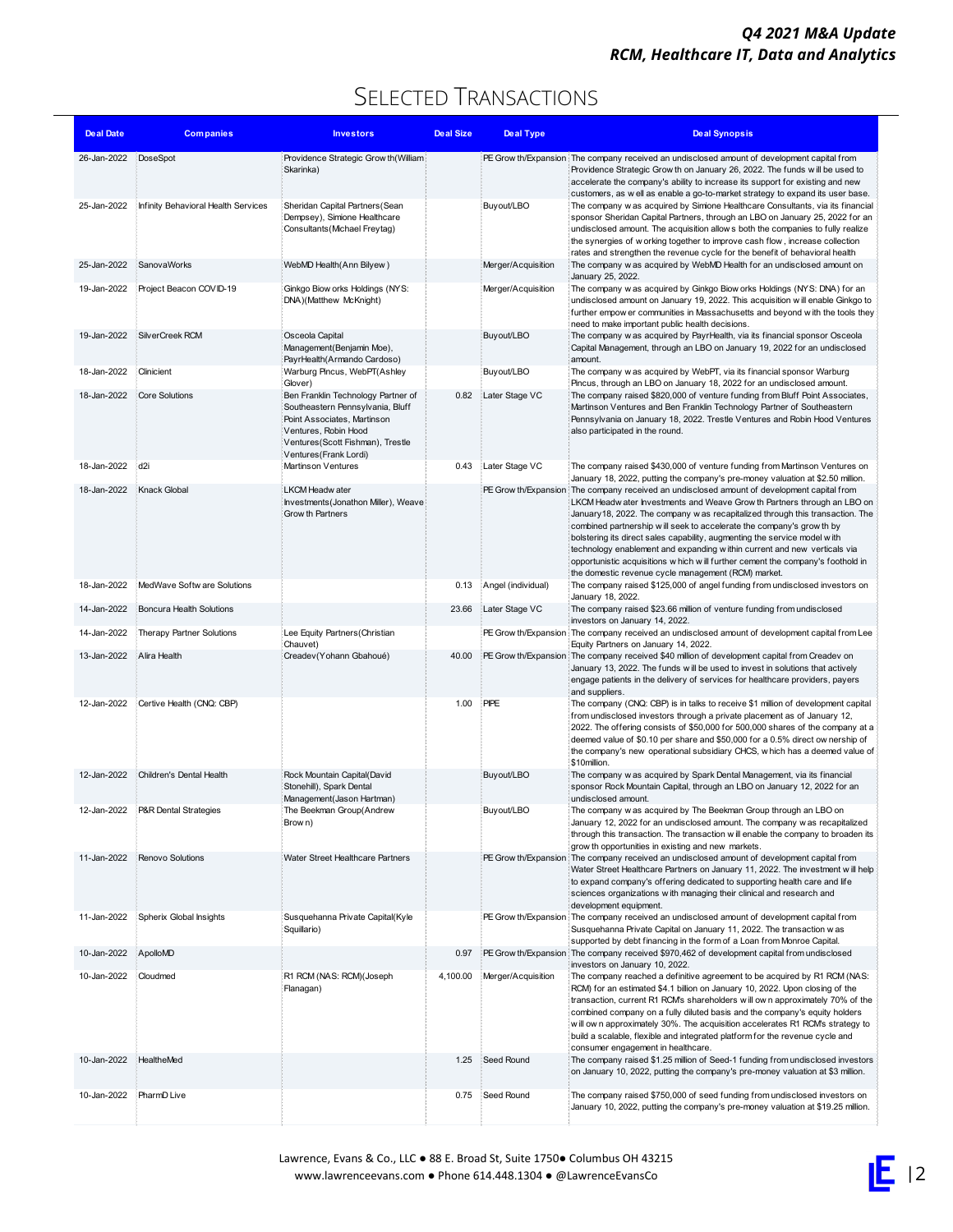| Deal Date   | <b>Companies</b>                                  | <b>Investors</b>                                                                                                                                   | Deal Size | <b>Deal Type</b>            | <b>Deal Synopsis</b>                                                                                                                                                                                                                                                                                                                                                                                                                                                                        |
|-------------|---------------------------------------------------|----------------------------------------------------------------------------------------------------------------------------------------------------|-----------|-----------------------------|---------------------------------------------------------------------------------------------------------------------------------------------------------------------------------------------------------------------------------------------------------------------------------------------------------------------------------------------------------------------------------------------------------------------------------------------------------------------------------------------|
| 10-Jan-2022 | Zipher Medical Affairs                            | Arsenal Capital Partners, Pharma<br>Value Demonstration(Jon Williams)                                                                              |           | Buyout/LBO                  | The company w as acquired by Pharma Value Demonstration, via its financial<br>sponsor Arsenal Capital Partners, through an LBO on January 10, 2022 for an<br>undisclosed amount. The acquisition will enhance the ongoing build of Pharma<br>Value Demonstration across core areas of focus to create an integrated<br>combination of solutions.                                                                                                                                            |
| 06-Jan-2022 | Encoda                                            | Hughes & Company (James Denny)                                                                                                                     |           |                             | PE Grow th/Expansion The company received an undisclosed amount of development capital from<br>Hughes & Company on January 6, 2022. The investment will accelerate<br>company's development of its rules-based w orkflow and analytics softw are,<br>expanding use to other areas of the healthcare reimbursement cycle that<br>continue to plague physician groups.                                                                                                                        |
| 06-Jan-2022 | Vocera Communications (NYS:<br>VCRA)              | Stryker (NYS: SYK)(Kevin Lobo)                                                                                                                     | 2,970.00  | Merger/Acquisition          | The company reached a definitive agreement to be acquired by Stryker (NYS:<br>SYK) for \$2.97 billion on January 6, 2022. The acquisition enables Stryker to<br>further advance its focus on preventing adverse events throughout the<br>continuum of care.                                                                                                                                                                                                                                 |
| 05-Jan-2022 | Meditology Services                               | Primus Capital(Phillip Molner)                                                                                                                     |           |                             | PE Grow th/Expansion The company received an undisclosed amount of development capital from<br>Primus Capital on January 5, 2022.                                                                                                                                                                                                                                                                                                                                                           |
| 04-Jan-2022 | Fort Mill Dermatology                             | Advanced Dermatology & Cosmetic<br>Surgery (Matt Leavitt),<br>Dermatologists of Central States,<br>Sheridan Capital Partners                       |           | Buyout/LBO                  | The company w as acquired by Advanced Dermatology & Cosmetic Surgery, via<br>its financial sponsors Sheridan Capital Partners and Dermatologists of Central<br>States, through an LBO on January 4, 2021 for an undisclosed amount. The<br>partnership will allow the company to completely focus on caring for patients<br>w hile relieving the regulatory burdens of running a medical practice.                                                                                          |
| 04-Jan-2022 | Imark Billing                                     | Sheridan Capital Partners (Sean<br>Dempsey), Simione Healthcare<br>Consultants (Michael Freytag)                                                   |           | Buyout/LBO                  | The company w as acquired by Simione Healthcare Consultants, via its financial<br>sponsor Sheridan Capital Partners, through an LBO on January 4, 2022 for an<br>undisclosed amount.                                                                                                                                                                                                                                                                                                        |
| 04-Jan-2022 | Industrial Medical Group of Santa<br>Maria Valley | Akeso Medical Holdings (Chuck<br>Kruger), Kain Capital                                                                                             |           | Buyout/LBO                  | The company w as acquired by Akeso Medical Holdings, via its financial<br>sponsor Kain Capital, through an LBO on January 4, 2022 for an undisclosed<br>amount.                                                                                                                                                                                                                                                                                                                             |
| 04-Jan-2022 | Magellan Health                                   | Centene (NYS: CNC)(Michael<br>Neidorff)                                                                                                            | 2,200.00  | Merger/Acquisition          | The company (NAS: MGLN) w as acquired by Centene (NYS: CNC) for \$2.2<br>billion on January 4, 2022. The acquisition broadens Centene's w hole health<br>capabilities and establish a leading behavioral health platform.                                                                                                                                                                                                                                                                   |
| 04-Jan-2022 | Recora Health                                     |                                                                                                                                                    | 22.40     | Early Stage VC              | The company raised \$22.4 million of Series A venture funding from undisclosed<br>investors on January 4, 2022, putting the company's pre-money valuation at<br>\$85 million.                                                                                                                                                                                                                                                                                                               |
| 03-Jan-2022 | Samepage (Medical Records<br>Systems)             |                                                                                                                                                    |           | Early Stage VC              | The company w as in talks to receive an undisclosed amount of venture funding<br>on January 3, 2022. Subsequently, the deal w as cancelled.                                                                                                                                                                                                                                                                                                                                                 |
| 31-Dec-2021 | Apotheka                                          |                                                                                                                                                    | 2.00      | <b>Equity Crow dfunding</b> | The company raised \$2,000 of equity crow dfunding via Seed At The Table on<br>December 31, 2021                                                                                                                                                                                                                                                                                                                                                                                            |
| 29-Dec-2021 | <b>Lightning MD</b>                               |                                                                                                                                                    | 0.20      | Angel (individual)          | The company raised \$195,000 of angel funding from undisclosed investors on                                                                                                                                                                                                                                                                                                                                                                                                                 |
| 29-Dec-2021 | mdStrategies                                      | Aquiline Capital Partners, National<br>Medical Billing Services (Nader Samii)                                                                      |           | Buyout/LBO                  | December 29, 2021.<br>The company w as acquired by National Medical Billing Services, via its financial<br>sponsor Aquiline Capital Partners, through an LBO on December 29, 2021 for<br>an undisclosed amount. The acquisition w ill enable National Medical Billing<br>Services to broaden its service offering.                                                                                                                                                                          |
| 29-Dec-2021 | ReCept Healthcare Services                        | Omnicell (NAS: OMCL) (Randall<br>Lipps)                                                                                                            | 100.00    | Merger/Acquisition          | The company w as acquired by Omnicell (NAS: OMCL) for \$100 million on<br>December 29, 2021. The acquisition has extended Omnicell's advanced<br>services portfolio to serve the grow ing and complex specialty pharmacy<br>market.                                                                                                                                                                                                                                                         |
| 27-Dec-2021 | <b>TTG Imaging Solutions</b>                      | Sentinel Capital Partners (Paul<br>Murphy)                                                                                                         |           | Buyout/LBO                  | The company w as acquired by Sentinel Capital Partners through an LBO on<br>December 27, 2021 for an undisclosed amount.                                                                                                                                                                                                                                                                                                                                                                    |
| 22-Dec-2021 | Alliance Physical Therapy Partners                | Beecken Petty O'Keefe &<br>Company (Troy Phillips)                                                                                                 |           | Buyout/LBO                  | The company w as acquired by Beecken Petty O'Keefe & Company through an<br>LBO on December 22, 2021 for an undisclosed amount.                                                                                                                                                                                                                                                                                                                                                              |
| 21-Dec-2021 | CueSquared                                        | AccessOne(Mark Spinner), Frontier<br>Grow th                                                                                                       |           | Buyout/LBO                  | The company w as acquired by AccessOne, via its financial sponsor Frontier<br>Grow th, through an LBO on December 21, 2021 for an undisclosed amount.                                                                                                                                                                                                                                                                                                                                       |
| 21-Dec-2021 | Dental Performance Experts                        | PPO Profits (Vivek Kinra)                                                                                                                          |           | Merger/Acquisition          | The company w as acquired by PPO Profits for an undisclosed amount on<br>December 21, 2021. The acquisition will allow PPO Profits to provide a<br>connected suite of services that help dental practices that accept PPO<br>insurances to generate and collect higher revenue with same or less effort and<br>reduced stress.                                                                                                                                                              |
| 21-Dec-2021 | Panaceutics Nutrition                             |                                                                                                                                                    | 2.00      | Later Stage VC              | The company raised \$2 million of venture funding in the form of Convertible debt<br>from undisclosed investors on December 21, 2021.                                                                                                                                                                                                                                                                                                                                                       |
| 20-Dec-2021 | Cerner (NAS: CERN)                                | Oracle (NYS: ORCL)(Safra Catz)                                                                                                                     | 28,300.00 | Merger/Acquisition          | The company reached a definitive agreement to be acquired by Oracle (NYS:<br>ORCL) for \$28.3 billion on December 20, 2021. The acquisition offers additional<br>revenue grow th for Oracle and accelerates the pace of its product and<br>technology development.                                                                                                                                                                                                                          |
| 20-Dec-2021 | <b>Office Ally</b>                                | Francisco Partners (Justin Chen)                                                                                                                   |           | Buyout/LBO                  | The company w as acquired by Francisco Partners through an LBO on<br>December 20, 2021 for an undisclosed amount. The acquisition will provide the<br>company with a new partner to help capitalize on its current momentum and<br>continue to drive product innovation and grow th.                                                                                                                                                                                                        |
| 17-Dec-2021 | HealthCrow d                                      | Echo Health Ventures, HLM Venture<br>Partners, mPulse Mobile(Chris<br>Nicholson), Providence Strategic<br>Grow th (Marco Ferrari), SJF<br>Ventures |           | Buyout/LBO                  | The company w as acquired by mPulse Mobile, via its financial sponsors<br>Providence Strategic Grow th, SJF Ventures, Echo Health Ventures and HLM<br>Venture Partners, through an LBO on December 17, 2021, for an undisclosed<br>amount. The acquisition aims to position mPulse Mobile as a force in the market<br>w orking to improve health outcomes through innovative engagement<br>capabilities.                                                                                    |
| 17-Dec-2021 | Trans Union Healthcare                            | Clearlake Capital Group(Behdad<br>Eghbali), nThrive(Hemant Goel)                                                                                   |           | 1,735.00 Buyout/LBO         | The healthcare business division of TransUnion w as acquired by nThrive, via<br>its financial sponsor Clearlake Capital Group, through a \$1.74 billion LBO on<br>December 17, 2021. The unified business will offer healthcare organizations<br>complete end-to-end RCM technology solutions available, streamlining patient<br>access for better patient and financial outcomes and empow ering customers<br>with increased predictability and confidence in their financial performance. |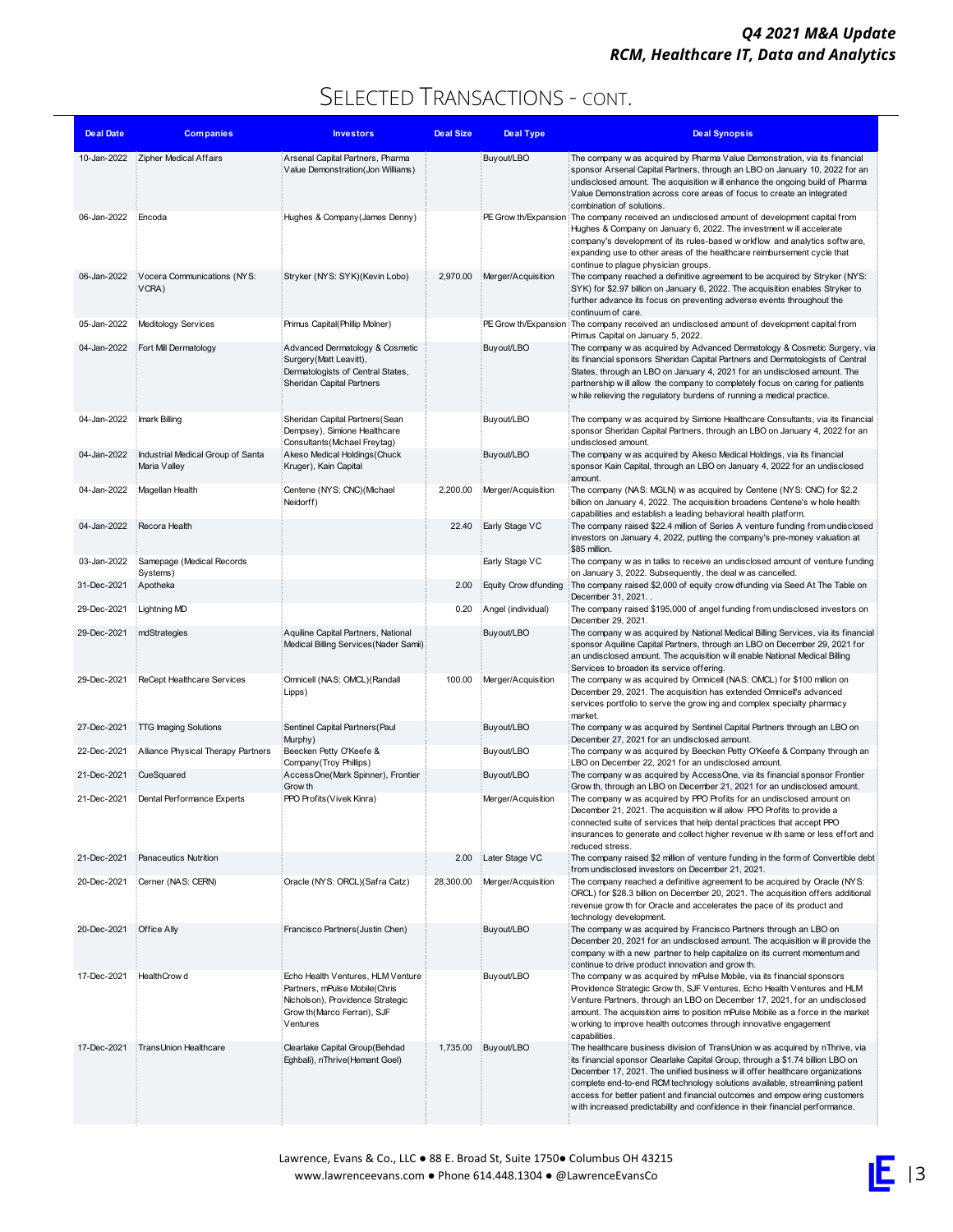| <b>Deal Date</b> | <b>Companies</b>                    | <b>Investors</b>                                                                                                                                                                                                                                                                                           | <b>Deal Size</b> | <b>Deal Type</b>   | <b>Deal Synopsis</b>                                                                                                                                                                                                                                                                                                                                                                                                                                                                                                                                                                                                                                                |
|------------------|-------------------------------------|------------------------------------------------------------------------------------------------------------------------------------------------------------------------------------------------------------------------------------------------------------------------------------------------------------|------------------|--------------------|---------------------------------------------------------------------------------------------------------------------------------------------------------------------------------------------------------------------------------------------------------------------------------------------------------------------------------------------------------------------------------------------------------------------------------------------------------------------------------------------------------------------------------------------------------------------------------------------------------------------------------------------------------------------|
| 16-Dec-2021      | <b>Culbert Healthcare Solutions</b> | BDO(Wayne Berson)                                                                                                                                                                                                                                                                                          |                  | Merger/Acquisition | The company w as acquired by BDO for an undisclosed amount on December<br>16, 2021. The acquisition w ill further strengthen and expand BDO's<br>management advisory capabilities, specifically in the healthcare industry.                                                                                                                                                                                                                                                                                                                                                                                                                                         |
| 16-Dec-2021      | Danforth Advisors                   | Avesi Partners (Christopher Laitala)                                                                                                                                                                                                                                                                       |                  |                    | PE Grow th/Expansion ∏he company received an undisclosed amount of development capital from<br>Avesi Partners on December 16, 2021. The funds will be used to accelerate<br>company's plans to meet the additional needs of emerging life science<br>companies.                                                                                                                                                                                                                                                                                                                                                                                                     |
| 16-Dec-2021      | InSync Healthcare Solutions         | Martis Capital, Qualifacts<br>Systems (Paul Ricci), Warburg<br>Pincus                                                                                                                                                                                                                                      |                  | Buyout/LBO         | The company w as acquired by Qualifacts Systems, via its financial sponsors<br>Warburg Pincus and Martis Capital, through an LBO on December 16, 2021 for<br>an undisclosed amount. The acquisition allow s the combined organization to<br>deliver innovation, technology, customer support and complementary solutions<br>to a broader behavioral health and human services market.                                                                                                                                                                                                                                                                               |
| 15-Dec-2021      | ilumed                              | Ascend Partners (Healthcare)(In<br>Seon Hw ang), WRJM Healthcare<br>Partners                                                                                                                                                                                                                               | 16.50            | Early Stage VC     | The company raised \$16.5 million of Series A venture funding in a deal led by<br>Ascend Partners (Healthcare) on December 15, 2021. WRJM Healthcare<br>Partners also participated in the round. The funds will be used to grow its<br>clinician partnership and Medicare beneficiary bases.                                                                                                                                                                                                                                                                                                                                                                        |
| 15-Dec-2021      | Panorama Eyecare                    | Archimedes Health Investors (Harry<br>Eichelberger), New Spring Capital                                                                                                                                                                                                                                    | 150.00           |                    | PE Grow th/Expansion The company received \$150 million of development capital from Archimedes<br>Health Investors on December 15, 2021. The transaction values the company at<br>\$150 million. New Spring Capital also participated in this round. With the capital<br>infusion, the company plans to expand its presence as a physician-led<br>management services organization by adding additional eyecare centers with<br>the goal of delivering excellence in patient care, patient experience and team<br>member experience. As part of the transaction, Modern Bank has provided debt<br>financing in the form of a loan to the company.                   |
| 14-Dec-2021      | Janus Health Technologies           | Caduceus Capital Partners (David<br>Vreeland), Ensemble Health<br>Partners (Judson Ivy)                                                                                                                                                                                                                    | 9.10             | Early Stage VC     | The company raised \$9.1 million of Series A venture funding in a deal led by<br>Ensemble Health Partners and Caduceus Capital Partners on December 14,<br>2021, putting the company's pre-money valuation at \$46.9 million. Other<br>undisclosed investors also participated in the round.                                                                                                                                                                                                                                                                                                                                                                        |
| 14-Dec-2021      | Med Claims Compliance               | Beaufort Europe Technology,<br>Diamond Pointe Investments, ECOT<br>Mgmt, Future, LLC, Goldlog, Inc.,<br>Houseguest 1022, McKinney PLC,<br>Rondo Investments, S&J Private<br>Equity, Sabrainternational, The<br>Berning Group GMBH, The Monaco<br>SDG Foundation, The Monaco<br>Venture Capital Association | 5.70             | Early Stage VC     | The company raised \$5.7 million of Series A venture funding from The Berning<br>Group GMBH, Beaufort Europe Technology, and Houseguest 1022 on<br>December 14, 2021, putting the company's pre-money valuation at \$5 million.<br>ECOT Mgmt, McKinney PLC, Future, LLC, S&J Private Equity, Sabrainternational,<br>Rondo Investments, Diamond Pointe Investments, The Monaco SDG Foundation,<br>Goldlog, Inc. and The Monaco Venture Capital Association also participated in<br>the round. The funds w ill be used to expand MCC's operational footprint and<br>provide for the further development of the artificially intelligent (AI) platform,<br>RemitOneTM. |
| 13-Dec-2021      | Alliance Animal Health              | L Catterton                                                                                                                                                                                                                                                                                                |                  |                    | PE Grow th/Expansion The company received an undisclosed amount of development capital from L<br>Catterton on December 13, 2021. The transaction values the company at an<br>estimated \$775 million.                                                                                                                                                                                                                                                                                                                                                                                                                                                               |
| 13-Dec-2021      | Beacon Dental Health                | Dental365(Scott Asnis), Regal<br>Healthcare Capital Partners, The<br>Jordan Company                                                                                                                                                                                                                        |                  | Buyout/LBO         | The company w as acquired by Dental365, via its financial sponsors The Jordan<br>Company and Regal Healthcare Capital Partners, through an LBO on December<br>13, 2021 for an undisclosed amount.                                                                                                                                                                                                                                                                                                                                                                                                                                                                   |
| 09-Dec-2021      | <b>GPS</b> Dental                   | APG Partners (Andreas Graham),<br>Main Post Partners (R. Honey)                                                                                                                                                                                                                                            |                  |                    | PE Grow th/Expansion ∏he company received an undisclosed amount of development capital from Main:<br>Post Partners and APG Partners on December 9, 2021. The transaction will<br>enable the company to broaden its grow th opportunities.                                                                                                                                                                                                                                                                                                                                                                                                                           |
| 09-Dec-2021      | Unified Women's Healthcare          |                                                                                                                                                                                                                                                                                                            | 0.68             |                    | PE Grow th/Expansion The company received \$675,000 of development capital from undisclosed<br>investors on December 9, 2021.                                                                                                                                                                                                                                                                                                                                                                                                                                                                                                                                       |
| 08-Dec-2021      | ConnectRN                           | Adage Capital Management,<br>Amedisys (NAS: AMED)(Paul<br>Kusserow), Avidity Partners,<br>Cormorant Asset Management, HBM<br>Healthcare Investments (SWX:<br>HBMN), Infinitum Asset Management,<br>Park West Asset Management,<br>Suvretta Capital Management                                              | 76.00            | Later Stage VC     | The company raised \$76 million of Series F venture funding in a deal led by<br>Suvretta Capital Management and Avidity Partners on December 8, 2021, putting<br>the company's pre-money valuation at \$180 million. Amedisys, Park West Asset<br>Management, Infinitum Asset Management, HBM Healthcare Investments, Adage<br>Capital Management and Cormorant Asset Management also participated in the<br>round.                                                                                                                                                                                                                                                 |
| 08-Dec-2021      | Cyan Health                         | Arsenal Capital Partners, Pharma<br>Value Demonstration(Jon Williams)                                                                                                                                                                                                                                      |                  | Buyout/LBO         | The company w as acquired by Pharma Value Demonstration, via its financial<br>sponsor Arsenal Capital Partners, through an LBO on December 8, 2021 for an<br>undisclosed amount. The acquisition enhances Pharma Value Demonstration's<br>market access capabilities in the U.S. to support life sciences clients in<br>optimizing the value of their products and accelerating patient access to medical<br>and technological advances.                                                                                                                                                                                                                            |
| 08-Dec-2021      | Robin Healthcare                    | IA Ventures, Khosla Ventures,<br>Meridian Street Capital, Norw est<br>Venture Partners (Casper de<br>Clercq), Scale Venture<br>Partners (Rory O'Driscoll), Social<br>Leverage(Gary Benitt)                                                                                                                 | 49.30            | Early Stage VC     | The company raised \$49.30 million through a combination of Series B1 and<br>Series B2 venture funding in a deal led by Scale Venture Partners on December<br>8, 2021, putting the company's pre-money valuation at \$170 million. Social<br>Leverage, Meridian Street Capital, IA Ventures, Norw est Venture Partners, and<br>Khosla Ventures also participated in the round. The funds will be used by the<br>company to expand its service into new markets, as well as invest in its<br>engineering, product, and sales teams to further deliver value for physicians<br>nationw ide.                                                                           |
| 07-Dec-2021      | Cotiviti                            |                                                                                                                                                                                                                                                                                                            |                  | Merger/Acquisition | The company is rumored to be in talks regarding a potential acquisition for an<br>undisclosed amount on December 7, 2021.                                                                                                                                                                                                                                                                                                                                                                                                                                                                                                                                           |
| 07-Dec-2021      | DeepScribe                          | 1984 Ventures, Alex Wang(Alex<br>Wang), Dylan Field(Dylan Field),<br>Index Ventures (Nina Achadjian),<br>Stage 2 Capital, Supernode<br>Ventures                                                                                                                                                            | 30.00            | Early Stage VC     | The company raised \$30 million through a combination of Series A1 and Series<br>A2 venture funding in a deal led by Index Ventures on December 7, 2021,<br>putting the company's pre-money valuation at \$150 million. Supernode<br>Ventures, 1984 Ventures, Stage 2 Capital, Alex Wang and Dylan Field also<br>participated in the round.                                                                                                                                                                                                                                                                                                                         |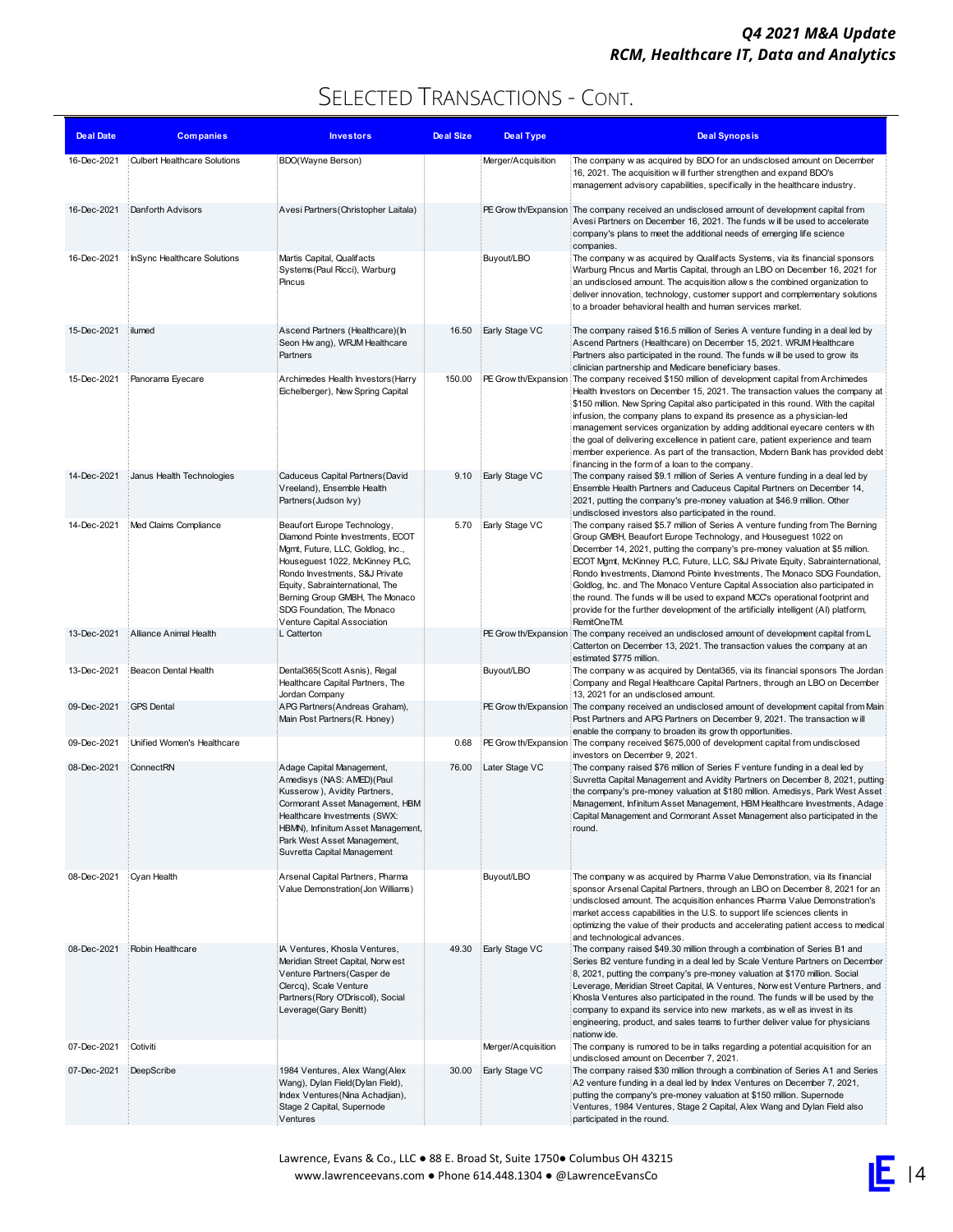| <b>Deal Date</b> | <b>Companies</b>                      | <b>Investors</b>                                                                                                                 | <b>Deal Size</b> | <b>Deal Type</b>   | <b>Deal Synopsis</b>                                                                                                                                                                                                                                                                                                                                                                                                                                                                                                                                                                                                                                 |
|------------------|---------------------------------------|----------------------------------------------------------------------------------------------------------------------------------|------------------|--------------------|------------------------------------------------------------------------------------------------------------------------------------------------------------------------------------------------------------------------------------------------------------------------------------------------------------------------------------------------------------------------------------------------------------------------------------------------------------------------------------------------------------------------------------------------------------------------------------------------------------------------------------------------------|
| 07-Dec-2021      | Itiliti Health                        | Altitude Ventures (Landon Gibbs),<br>Bread & Butter Ventures (Mary<br>Grove), Groove Capital, M25,<br>SpringTime Ventures        | 2.00             | Seed Round         | The company raised \$2 million of seed funding in a deal led by Bread & Butter<br>Ventures and Altitude Ventures on December 7, 2021. M25, SpringTime<br>Ventures and Groove Capital also participated in the round. The funds will be<br>used to expand its softw are platform that reduces costs and response times<br>for processing prior authorization for health plans and health care providers.                                                                                                                                                                                                                                              |
| 06-Dec-2021      | PracticeTek Solutions                 | Audax Group(Ryan Benedict),<br>Greater Sum Ventures (Ross<br>Croley), Lightyear Capital(Mark<br>Vassallo)                        |                  | Buyout/LBO         | The company w as acquired by Lightyear Capital, Audax Group and Greater<br>Sum Ventures through an LBO on December 6, 2021 for an undisclosed<br>amount. The company w as recapitalized through this transaction. Audax Group<br>provided a senior secured unitranche credit facility to support the acquisition.                                                                                                                                                                                                                                                                                                                                    |
| 06-Dec-2021      | Raintree Systems                      | Serent Capital(Kevin Frick)                                                                                                      |                  |                    | PE Grow th/Expansion The company received an undisclosed amount of development capital from<br>Serent Capital on December 6, 2021. The investment will allow the company to<br>continue innovating and building its therapy softw are platform.                                                                                                                                                                                                                                                                                                                                                                                                      |
| 04-Dec-2021      | Curexa Pharmacy                       | Hexagon (STO: HEXA B), ORIX<br>Grow th Capital, Pouschine Cook<br>Capital Management(Robert Jenkins)                             |                  |                    | PE Grow th/Expansion The company received an undisclosed amount of development capital from<br>Hexagon, ORIX Grow th Capital and Pouschine Cook Capital Management on<br>December 4, 2021. As a part of the transaction, First Horizon Bank provided<br>senior credit facility.                                                                                                                                                                                                                                                                                                                                                                      |
| 02-Dec-2021      | MedCare LTC                           | UnitedRx (Chuck Benain)                                                                                                          |                  | Merger/Acquisition | The company w as acquired by UnitedRx for an undisclosed amount on<br>December 2, 2021. The acquisition w ill enable UnitedRx to expand its footprint<br>to the East Coast as part of a strategy to service facilities across the United<br>States.                                                                                                                                                                                                                                                                                                                                                                                                  |
| 02-Dec-2021      | Navvis (Practice Management)          |                                                                                                                                  | 105.00           | Later Stage VC     | The company raised \$105 million of venture funding from undisclosed investors<br>on December 2, 2021.                                                                                                                                                                                                                                                                                                                                                                                                                                                                                                                                               |
| 02-Dec-2021      | Remarkable Health                     | GI Partners, Netsmart<br>Technologies (Michael Valentine), TA<br>Associates Management                                           |                  | Buyout/LBO         | The company w as acquired by Netsmart Technologies, via its financial<br>sponsors TA Associates Management and GI Partners, through an LBO on<br>December 2, 2021 for an undisclosed amount.                                                                                                                                                                                                                                                                                                                                                                                                                                                         |
| 01-Dec-2021      | Allay Health                          | NextView Ventures                                                                                                                |                  | Early Stage VC     | The company raised an undisclosed amount of venture funding from NextView<br>Ventures in approximately December 2021                                                                                                                                                                                                                                                                                                                                                                                                                                                                                                                                 |
| 01-Dec-2021      | Comet Healthcare                      | NextView Ventures                                                                                                                |                  | Early Stage VC     | The company raised an undisclosed amount of venture funding from NextView<br>Ventures in 2021.                                                                                                                                                                                                                                                                                                                                                                                                                                                                                                                                                       |
| 01-Dec-2021      | <b>Millin Associates</b>              | <b>Greater Sum Ventures</b>                                                                                                      |                  |                    | PE Grow th/Expansion The company received an undisclosed amount of development capital from<br>Greater Sum Ventures in December 2021.                                                                                                                                                                                                                                                                                                                                                                                                                                                                                                                |
| 01-Dec-2021      | ModuleMD                              | Sage Capital Partners                                                                                                            |                  |                    | PE Grow th/Expansion The company received an undisclosed amount of development capital from<br>Sage Capital Partners in December 2021.                                                                                                                                                                                                                                                                                                                                                                                                                                                                                                               |
| 01-Dec-2021      | <b>inThrive</b>                       | Linden Capital Partners                                                                                                          |                  |                    | PE Grow th/Expansion The company received an undisclosed amount of development capital from<br>Linden Capital Partners in December 2021. The company also completed a<br>\$1.875 billion debt refinancing round. Antares Capital, Golub Capital, BNP<br>Paribas, Jefferies Finance, BMO Capital Markets, UBS Group, Barclays,<br>Scotiabank Chile, CBAM, Deutsche Bank Securities, J.P. Morgan and Audax<br>Group provided \$1.26 billion first-lien term loan B, a \$460 million second-lien<br>term loan and a \$150 million revolving credit line from to the company.                                                                            |
| 30-Nov-2021      | <b>EMS Management and Consultants</b> | BV Investment Partners (Sean<br>Wilder)                                                                                          |                  | Buyout/LBO         | The company received an undisclosed amount of development capital from BV<br>Investment Partners on November 30, 2021.                                                                                                                                                                                                                                                                                                                                                                                                                                                                                                                               |
| 25-Nov-2021      | Clinigence Health                     | Nutex Health, Inc.                                                                                                               |                  | Merger/Acquisition | The company reached a definitive agreement to be acquired by Nutex Health,<br>Inc. and on an undisclosed date.                                                                                                                                                                                                                                                                                                                                                                                                                                                                                                                                       |
| 24-Nov-2021      | Inovalon Holdings                     | 22C Capital, Insight Partners (Deven<br>Parekh), Nordic Capital(Fredrik<br>Näslund)                                              | 7,300.00         | Buyout/LBO         | The company w as acquired by Insight Partners, Nordic Capital, 22C Capital Mr.<br>Keith Dunleavy and other investors through a \$7.3 billion public-to-private LBO<br>on November 24, 2021. In support of the transaction, Blackstone Credit, Ow I<br>Rock Capital Corporation BDC and Apollo Global Management provided debt<br>financing in the form of a \$3 billion unitranche loan. The partnership will<br>advance the company's mission of empow ering data-driven healthcare.                                                                                                                                                                |
| 24-Nov-2021      | <b>Laboratory Billing Solutions</b>   | 424 Capital, Coronis Health, Eagle<br>Private Capital, Plexus Capital                                                            |                  | Buyout/LBO         | The company w as acquired by Coronis Health, via its financial sponsors 424<br>Capital, Plexus Capital and Eagle Private Capital, through an LBO on November<br>24, 2021 for an undisclosed amount.                                                                                                                                                                                                                                                                                                                                                                                                                                                  |
| 24-Nov-2021      | Sollis Health                         | Bridge Capital Holding, Denali<br>Grow th, Strand Equity, Torch<br>Capital(Jonathan Keidan)                                      | 35.10            | Later Stage VC     | The company raised \$35.10 million through a combination of Series A-1 and<br>Series A-2 venture funding in a deal led by Torch Capital and Denali Grow th on<br>November 24, 2021, putting the company's pre-money valuation at \$100 million.<br>Strand Equity, Bridge Capital Holding, Juan Vallarino, Jay Livingston and other<br>undisclosed investors also participated in the round.                                                                                                                                                                                                                                                          |
| 23-Nov-2021      | ImagineSoftw are                      | Marlin Equity Partners (Alex<br>Beregovsky)                                                                                      |                  | Buyout/LBO         | The company w as acquired by Marlin Equity Partners through an LBO on<br>November 23, 2021 for an undisclosed amount. This partnership will focus on<br>further accelerating the company's grow th trajectory and expanding it's talent<br>and technology capabilities to continue to efficiently serve the needs of the<br>marketplace and its customers. In support of the transaction, Varagon Capital<br>Partners, First Eagle Alternative Credit, Stone Point Capital, and PennantPark<br>provided debt financing in the form of a \$20 million revolving credit line, a \$135<br>million term loan, and a \$30 million delayed draw term loan. |
| 22-Nov-2021      | Athenahealth                          | Bain Capital, Bain Capital Tech<br>Opportunities, Government of<br>Singapore Investment Corporation<br>(GIC), Hellman & Friedman | 17,000.00        | Buyout/LBO         | The company entered into a definitive agreement to be acquired by Hellman &<br>Friedman, Bain Capital, Bain Capital Tech Opportunities and Government of<br>Singapore Investment Corporation (GIC) through a \$17 billion LBO on November<br>22, 2021.                                                                                                                                                                                                                                                                                                                                                                                               |
| 22-Nov-2021      | RISCQ Healthcare                      | Berks LaunchBox                                                                                                                  | 0.01             | Seed Round         | The company raised \$1,000 of seed funding from Berks LaunchBox on<br>November 22, 2021.                                                                                                                                                                                                                                                                                                                                                                                                                                                                                                                                                             |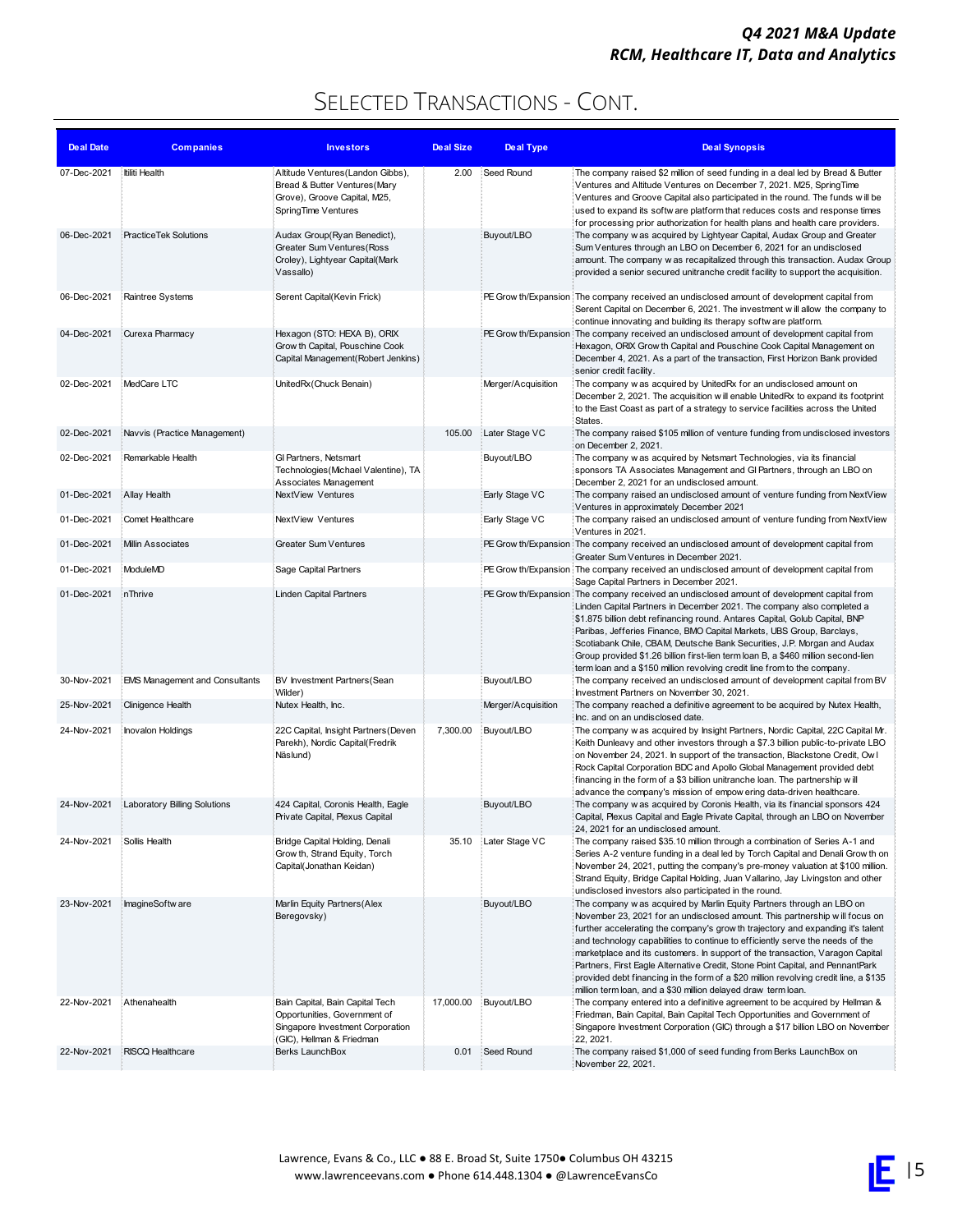| <b>Deal Date</b> | <b>Companies</b>                 | <b>Investors</b>                                                                                                                | <b>Deal Size</b> | <b>Deal Type</b>   | <b>Deal Synopsis</b>                                                                                                                                                                                                                                                                                                                                                                                                                                                                                                                                                                                                                |
|------------------|----------------------------------|---------------------------------------------------------------------------------------------------------------------------------|------------------|--------------------|-------------------------------------------------------------------------------------------------------------------------------------------------------------------------------------------------------------------------------------------------------------------------------------------------------------------------------------------------------------------------------------------------------------------------------------------------------------------------------------------------------------------------------------------------------------------------------------------------------------------------------------|
| 22-Nov-2021      | The Cvikota Company              | Kovo HealthTech (TSX:<br>KOVO)(Greg Noble)                                                                                      | 2.06             | Merger/Acquisition | The company w as acquired by Kovo HealthTech (TSX: KOVO) for<br>approximately \$2.06 million on November 22, 2021. The acquisition offers<br>minimal dilution for Kovo Health Tech, w hile adding significant accretive revenue.<br>The consideration includes a payment of \$1.375 million, a promissory note in the<br>amount of \$687,500, with interest at the rate of five percent per annum and<br>Kovo will issue common shares having a value, equal to gross receipts for<br>2021 actually collected from certain accounts linked to the acquired business,<br>less the Closing Payment, less the face amount of the Note. |
| 19-Nov-2021      | Bioparker                        | BioStrap(Sameer Sontakey), LCA<br>Vantage Healthcare(Vincent Lopez)                                                             |                  | Joint Venture      | The company w as formed as a joint venture between LCA Vantage Healthcare<br>and BioStrap on November 19, 2021. The joint venture w as formed to offer<br>FHIR compliant electronic health record system integrated with continuous<br>biometric monitoring.                                                                                                                                                                                                                                                                                                                                                                        |
| 19-Nov-2021      | Itiliti Health                   |                                                                                                                                 | 2.89             | Seed Round         | The company raised \$2.89 million through a combination of Seed and Seed 1<br>funding from undisclosed investors on November 19, 2021, putting the<br>company's pre-money valuation at \$5.53 million.                                                                                                                                                                                                                                                                                                                                                                                                                              |
| 18-Nov-2021      | AvodahMed                        |                                                                                                                                 | 7.00             | Seed Round         | The company raised \$7 million of seed funding from undisclosed investors on<br>November 18, 2021.                                                                                                                                                                                                                                                                                                                                                                                                                                                                                                                                  |
| 18-Nov-2021      | DrChrono                         | EverCommerce (NAS:<br>EVCM)(Matthew Feierstein)                                                                                 |                  | Merger/Acquisition | The company w as acquired by EverCommerce (NAS: EVCM) for an<br>undisclosed amount on November 18, 2021. The acquisition expands<br>EverCommerce's health solutions with a mobile-first platform designed for<br>independent practices.                                                                                                                                                                                                                                                                                                                                                                                             |
| 17-Nov-2021      | CareSpan (TSX: CSPN)             | Dynamo Capital (Capital Pool<br>Company)(Geoffrey Balderson)                                                                    | 2.00             | Reverse Merger     | The company acquired Dynamo Capital (Capital Pool Company) through a<br>reverse merger, resulting in the combined entity trading on the TSX Venture<br>Capital Stock under the ticker symbol CSPN on November 17, 2021.                                                                                                                                                                                                                                                                                                                                                                                                             |
| 16-Nov-2021      | Envigorate Healthcare Solutions  | Futura Mobility, Renovus Capital<br>Partners                                                                                    |                  | Buyout/LBO         | The company w as acquired by Futura Mobility, via its financial sponsor<br>Renovus Capital Partners, through an LBO on November 16, 2021 for an<br>undisclosed amount.                                                                                                                                                                                                                                                                                                                                                                                                                                                              |
| 15-Nov-2021      | Healthcare Real Estate Capital   | Kaufman, Hall and<br>Associates (Wesley Champion),<br>Madison Dearborn Partners (Timothy<br>Sullivan)                           |                  | Buyout/LBO         | The company w as acquired by Kaufman, Hall and Associates, via its financial<br>sponsor Madison Dearborn Partners, through an LBO on November 15, 2021<br>for an undisclosed amount.                                                                                                                                                                                                                                                                                                                                                                                                                                                |
| 12-Nov-2021      | <b>NSCI Group</b>                | Morgan Stanley Capital Partners, US<br>HealthConnect(Frank Russomano)                                                           |                  | Buyout/LBO         | The company w as acquired by US HealthConnect, via its financial sponsor<br>Morgan Stanley Capital Partners, through an LBO on November 12, 2021 for an<br>undisclosed amount.                                                                                                                                                                                                                                                                                                                                                                                                                                                      |
| 10-Nov-2021      | Geno.Me                          | Gatew ay Capital Partners<br>(Milw aukee) (Dana Guthrie), Mark<br>Bakken(Mark Bakken)                                           | 0.40             | Seed Round         | The company raised \$400,000 of Seed funding from Gatew ay Capital Partners<br>(Milw aukee) and Mark Bakken on November 10, 2021, putting the company's<br>pre-money valuation at \$999,999.                                                                                                                                                                                                                                                                                                                                                                                                                                        |
| 09-Nov-2021      | Regulatory Compliance Associates | Sotera Health (NAS: SHC)(Michael<br>Petras)                                                                                     |                  | Merger/Acquisition | The company w as acquired by Sotera Health (NAS: SHC) for an undisclosed<br>amount on November 9, 2021. This acquisition strengthens Sotera Health's<br>quality, regulatory and technical consulting capabilities.                                                                                                                                                                                                                                                                                                                                                                                                                  |
| 09-Nov-2021      | VorroHealth                      | Basis Vectors(Ambarish Gupta)                                                                                                   |                  | Buyout/LBO         | The company w as acquired by Basis Vectors through an LBO on November 9,<br>2021 for an undisclosed amount. The acquisition will provide the company with<br>the capital and expertise needed as well as support its strategic vision,<br>operations and continued innovation.                                                                                                                                                                                                                                                                                                                                                      |
| 05-Nov-2021      | Health Here                      | FINTOP Capital(Joseph Maxw ell)                                                                                                 | 3.00             | Early Stage VC     | The company raised \$3 million of Series A venture funding from FINTOP Capital<br>on November 5, 2021.                                                                                                                                                                                                                                                                                                                                                                                                                                                                                                                              |
| 04-Nov-2021      | Preventimed                      | Crestline Investors (Marc Strauss),<br>Genuine Health Group(Joseph<br>Caruncho)                                                 |                  | Buyout/LBO         | The company w as acquired by Genuine Health Group, via its financial sponsor<br>Crestline Investors, through an LBO on November 4, 2021 for an undisclosed<br>amount.                                                                                                                                                                                                                                                                                                                                                                                                                                                               |
| 03-Nov-2021      | Kaufman, Hall and Associates     | Vizient (Texas)(Byron Jobe)                                                                                                     |                  | Corporate          | The company received an undisclosed amount of financing from Vizient<br>(Texas) on November 3, 2021. The investment will deepen and expand Vizient<br>(Texas) and the company's ability to support health systems with the financial,<br>operational and strategic insight. Madison Dearborn Partners' capital markets<br>group arranged for committed financing from a group of private lenders to<br>support the transaction.                                                                                                                                                                                                     |
| 03-Nov-2021      | Notable                          | F-Prime Capital(Carl Byers),<br>Greylock Partners (Gerald Chen),<br>ICONIQ Capital(Caroline Xie), Oak<br>HC/FT                  | 100.00           | Early Stage VC     | The company raised \$100 million of Series B venture funding in a deal led by<br>ICONIQ Capital on November 3, 2021, putting the company's pre-money<br>valuation at \$528 million. Greylock Partners, F-Prime Capital and Oak HC/FT also<br>participated in the round. The funds will be used to expand its platform to more<br>healthcare providers and enhance its capabilities to increase customers' return<br>on investment.                                                                                                                                                                                                  |
| 02-Nov-2021      | Icare Health Solutions           | Vision Service Plan Global(Kate<br>Renw ick-Espinosa)                                                                           |                  | Merger/Acquisition | The company w as acquired by Vision Service Plan Global for an undisclosed<br>amount on November 2, 2021.                                                                                                                                                                                                                                                                                                                                                                                                                                                                                                                           |
| 02-Nov-2021      | Kareo                            | Tebra (Enterprise Systems<br>(Healthcare))                                                                                      |                  | Merger/Acquisition | The company w as merged with PatientPop to form Tebra on November 02,<br>2021.                                                                                                                                                                                                                                                                                                                                                                                                                                                                                                                                                      |
| 02-Nov-2021      | ProComp Softw are                | Cantata Health (Alan Tillinghast), GPB<br>Capital                                                                               |                  | Buyout/LBO         | The company w as acquired by Cantata Health, via its financial sponsor GPB<br>Capital, through an LBO on November 2, 2021 for an undisclosed amount.                                                                                                                                                                                                                                                                                                                                                                                                                                                                                |
| 02-Nov-2021      | RightRev                         | Correlation Ventures, GoBig.ai, IDEA<br>Fund Partners, Norw est Venture<br>Partners, Salesforce Ventures, Two<br>Sigma Ventures | 5.00             | Seed Round         | The company raised \$5 million of seed funding in a deal led by Salesforce<br>Ventures and Norw est Venture Partners on November 2, 2021. IDEA Fund<br>Partners, Two Sigma Ventures, GoBig.ai, and Correlation Ventures also<br>participated in the round. The funds will be used to accelerate product<br>development and expand its go-to-market channels across the U.S. and<br>globally.                                                                                                                                                                                                                                        |
| 02-Nov-2021      | United Dental Corporation        | <b>High Speed Ventures (Forrest</b><br>Bryant)                                                                                  | 5.00             | Early Stage VC     | The company raised \$5 million of Series B venture funding in a deal led by High<br>Speed Ventures on November 02, 2021. Other undisclosed angel investors also<br>participated in the round. The funding will be used to support UDC's grow th<br>target of acquiring 100 practices over the next 12 months and serving a U.S.<br>market that generates more than \$123 billion a year in revenue by 200,000<br>dentists.                                                                                                                                                                                                          |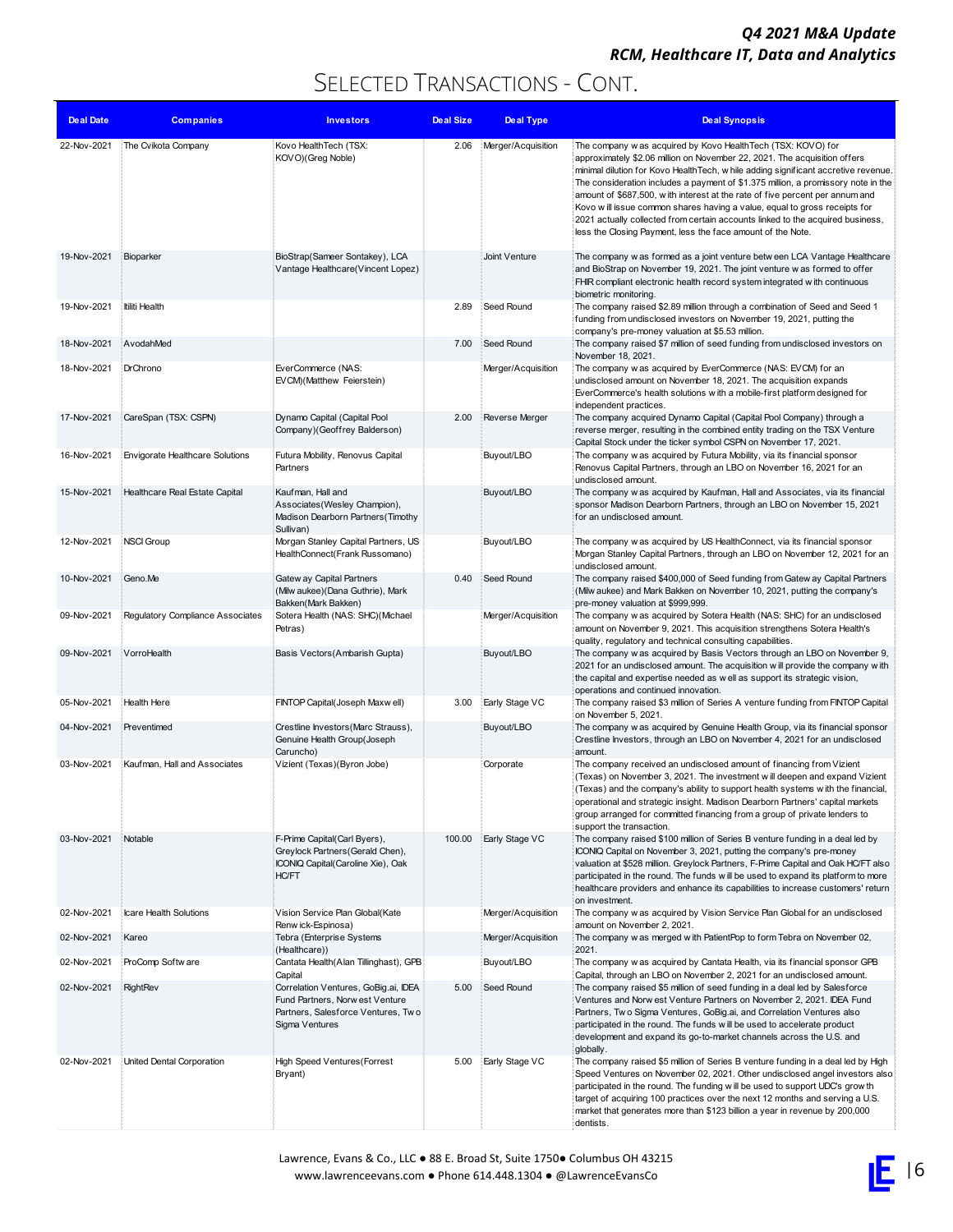| <b>Deal Date</b> | <b>Companies</b>                                 | <b>Investors</b>                                                                                                                                                                                                     | Deal Size | <b>Deal Type</b>      | <b>Deal Synopsis</b>                                                                                                                                                                                                                                                                                                                                                                                                                                                                                                                          |
|------------------|--------------------------------------------------|----------------------------------------------------------------------------------------------------------------------------------------------------------------------------------------------------------------------|-----------|-----------------------|-----------------------------------------------------------------------------------------------------------------------------------------------------------------------------------------------------------------------------------------------------------------------------------------------------------------------------------------------------------------------------------------------------------------------------------------------------------------------------------------------------------------------------------------------|
| 01-Nov-2021      | Lemonaid Health                                  | 23andMe                                                                                                                                                                                                              | 400.00    | Merger/Acquisition    | The company w as acquired by 23andMe (NAS: ME) for an estimated \$400<br>million on November 1, 2021.                                                                                                                                                                                                                                                                                                                                                                                                                                         |
| 01-Nov-2021      | Schw azze (PINX: SHWZ)                           | Columbia Care (NEOE:<br>CCHW)(Nicholas Vita)                                                                                                                                                                         | 42.00     | Merger/Acquisition    | The company w as acquired by Columbia Care (NEOE: CCHW) for \$42 million on<br>November 1, 2021. The acquisition further solidifies Columbia Care's position as<br>the most scaled retailer, cultivator, and manufacturer in Colorado.                                                                                                                                                                                                                                                                                                        |
| 01-Nov-2021      | US Health Partners                               | Silversmith Capital Partners (Jeffrey<br>Crisan)                                                                                                                                                                     |           |                       | PE Grow th/Expansion The company received an undisclosed amount of development capital from<br>Silversmith Capital Partners approximately in November 2021.                                                                                                                                                                                                                                                                                                                                                                                   |
| 29-Oct-2021      | <b>Healthy Roster</b>                            | Ben Trumbull(Ben Trumbull),<br>Connetic Ventures, Dan Borsky (Dan<br>Borsky), NCT Ventures, Rev1<br>Ventures (Ryan Helon), Robert<br>Fisher(Robert Fisher), Tadd<br>Seitz(Tadd Seitz), Tamarind Hill(Mark)<br>Shary) | 2.07      | Early Stage VC        | The company raised \$2.07 million of venture funding in the form of convertible<br>debt from NCT Ventures, Rev1 Ventures and Connetic Ventures on October 29,<br>2021. Tamarind Hill, Ben Trumbull, Tadd Seitz, Bobby Fisher and Dan Borsky<br>also participated in the round.                                                                                                                                                                                                                                                                |
| 28-Oct-2021      | Delta Health Technologies                        | AlayaCare(Adrian Schauer)                                                                                                                                                                                            |           | Merger/Acquisition    | The company, a subsidiary of Salo Solutions, w as acquired by AlayaCare for<br>an undisclosed amount on October 28, 2021. The acquisition enables<br>AlayaCare to significantly accelerate and expand into the U.S. Medicare home<br>health market by bridging the gap between home health and home care through<br>more interoperable solutions across the continuum.                                                                                                                                                                        |
| 26-Oct-2021      | CareTeam (Managed Care)                          | CareATC, LLR Partners (Sasank<br>Aleti)                                                                                                                                                                              |           | Buyout/LBO            | The company w as acquired by CareATC, via its financial sponsor LLR<br>Partners, through an LBO October 26, 2021 for an undisclosed sum. The<br>acquisition provides CareATC with the opportunity to expand its geographic<br>footprint and serve a greater share of existing clients' employees with the<br>company's innovative, flexible clinical model.                                                                                                                                                                                   |
| 26-Oct-2021      | phrase health                                    | BioAdvance, LionBird, Sequoia<br>Capital, Vizient                                                                                                                                                                    | 3.00      | Seed Round            | The company raised \$3 million of Seed funding in a deal led by LionBird on<br>October 26, 2021, putting the company's pre-money valuation at \$10 million.<br>Vizient, BioAdvance and Sequoia Capital also participated in the round.                                                                                                                                                                                                                                                                                                        |
| 22-Oct-2021      | Elemeno Health                                   |                                                                                                                                                                                                                      | 1.23      | Equity Crow dfunding  | The company raised \$1.23 million of Series Seed-2 equity crow dfunding via<br>StartEngine on October 22, 2021.                                                                                                                                                                                                                                                                                                                                                                                                                               |
| 21-Oct-2021      | MediCardia                                       | Cream City Ventures (Craig<br>Schedler), Jeffrey Rusinow (Jeffrey<br>Rusinow), MaSa Partners,<br>Milw aukee Venture Partners                                                                                         | 3.00      | Early Stage VC        | The company raised \$3 million of venture funding from Cream City Ventures,<br>Milw aukee Venture Partners and other undisclosed investors on October 21,<br>2021. The funding will be used to ramp up further IT development of its core<br>digital health platform, w hich includes embedded telehealth, remote patient<br>monitoring (RPM), natural language processing (NLP) for data discretization,<br>and automated chart preparation. MaSa Partners also participated in this round.                                                  |
| 21-Oct-2021      | MediStreams                                      | TT Capital Partners (Donnacha<br>O'Sullivan)                                                                                                                                                                         |           |                       | PE Grow th/Expansion The company received an undisclosed amount of development capital from TT<br>Capital Partners on October 21, 2021. The funding will be used to fuel ongoing<br>business momentum.                                                                                                                                                                                                                                                                                                                                        |
| 21-Oct-2021      | Procare Health                                   | Clinigence Holdings (PINX:<br>CLNH)(Warren Hosseinion)                                                                                                                                                               |           | Merger/Acquisition    | The company w as acquired by Clinigence Holdings (PINX: CLNH) for an<br>undisclosed amount on October 21, 2021. Under the terms of the agreement,<br>Clinigence issued 759,000 new ly-issued shares of common stock to the equity<br>holders of the company at closing. Additionally, an earnout structure has been<br>put in place to rew ard the company with any new MSO contracts in the future.<br>The acquisition is part of Clinigence's ongoing grow th strategy and allows it to<br>further expand its portfolio in the MSO segment. |
| 19-Oct-2021      | Anomaly (Other Healthcare<br>Technology Systems) | Declaration Partners, Link Ventures,<br>Madrona Venture Group, Redesign                                                                                                                                              | 17.12     | Early Stage VC        | The company raised \$17.12 million through a combination of Series A1, Series<br>A2, and Series A3 venture funding in a deal led by RRE Ventures on October                                                                                                                                                                                                                                                                                                                                                                                   |
|                  |                                                  | Health (Jacob Shiff), RRE Ventures                                                                                                                                                                                   |           |                       | 19, 2021, putting the company's pre-money valuation at \$38 million. Redesign<br>Health, Madrona Venture Group, Link Ventures, and Declaration Partners also<br>participated in the round.                                                                                                                                                                                                                                                                                                                                                    |
| 19-Oct-2021      | Outpatient Imaging Affiliates                    | The Cranemere Group(Eric Minkove)                                                                                                                                                                                    | 400.00    | Buyout/LBO            | The company w as acquired by The Cranemere Group through an estimated<br>\$400 million LBO on October 19, 2021. In support of the transaction, BMO<br>Financial Group and Varagon Capital Partners provided \$175 million in debt<br>financing in the form of a \$131 million term loan, a \$22.5 million revolving credit<br>line, and a \$21.5 million delayed draw term loan.                                                                                                                                                              |
| 19-Oct-2021      | RevOps Health                                    | Magic Fund                                                                                                                                                                                                           | 0.26      | <b>Early Stage VC</b> | The company raised \$261,250 of venture funding from Magic Fund on October<br>19, 2021. Other undisclosed investors also participated in the round.                                                                                                                                                                                                                                                                                                                                                                                           |
| 18-Oct-2021      | Hashed Health                                    | CMT Digital, UPMC<br>Enterprises (Brenton Burns),<br>Whistler Capital Partners, NJ45 LLC                                                                                                                             | 9.03      |                       | PE Grow th/Expansion The company received \$9.03 million of development capital from UPMC<br>Enterprises, Whistler Capital Partners, CMT Digital, Neil Johnson NJ45 LLC and<br>other investors on October 18, 2021.                                                                                                                                                                                                                                                                                                                           |
| 18-Oct-2021      | Nimbus (Practice Management<br>(Healthcare))     |                                                                                                                                                                                                                      | 0.07      | Angel (individual)    | The company raised \$65,000 of angel funding from undisclosed investors on<br>October 18, 2021.                                                                                                                                                                                                                                                                                                                                                                                                                                               |
| 15-Oct-2021      | Protean                                          | Eversana(James Lang), JLL<br>Partners, Water Street Healthcare<br>Partners (James Lang)                                                                                                                              |           | Buyout/LBO            | The company w as acquired by Eversana, via its financial sponsors Water<br>Street Healthcare Partners and JLL Partners, through an LBO on October 15,<br>2021 for an undisclosed amount.                                                                                                                                                                                                                                                                                                                                                      |
| 14-Oct-2021      | <b>BGB Group</b>                                 | TPG (NAS: TPG)(Matthew Hobart)                                                                                                                                                                                       |           |                       | PE Grow th/Expansion The company received an undisclosed amount of development capital from TPG<br>on October 14, 2021. The transaction values the company at \$760 million.                                                                                                                                                                                                                                                                                                                                                                  |
| 14-Oct-2021      | VillageMD                                        | Walgreens Boots Alliance (NAS:<br>WBA)(Rosalind Brew er)                                                                                                                                                             | 5,200.00  | Later Stage VC        | The company closed on \$5.2 billion of an undisclosed targeted amount of<br>venture funding from Walgreens Boots Alliance on October 14, 2021. It plans to<br>close the round by December 31, 2021.                                                                                                                                                                                                                                                                                                                                           |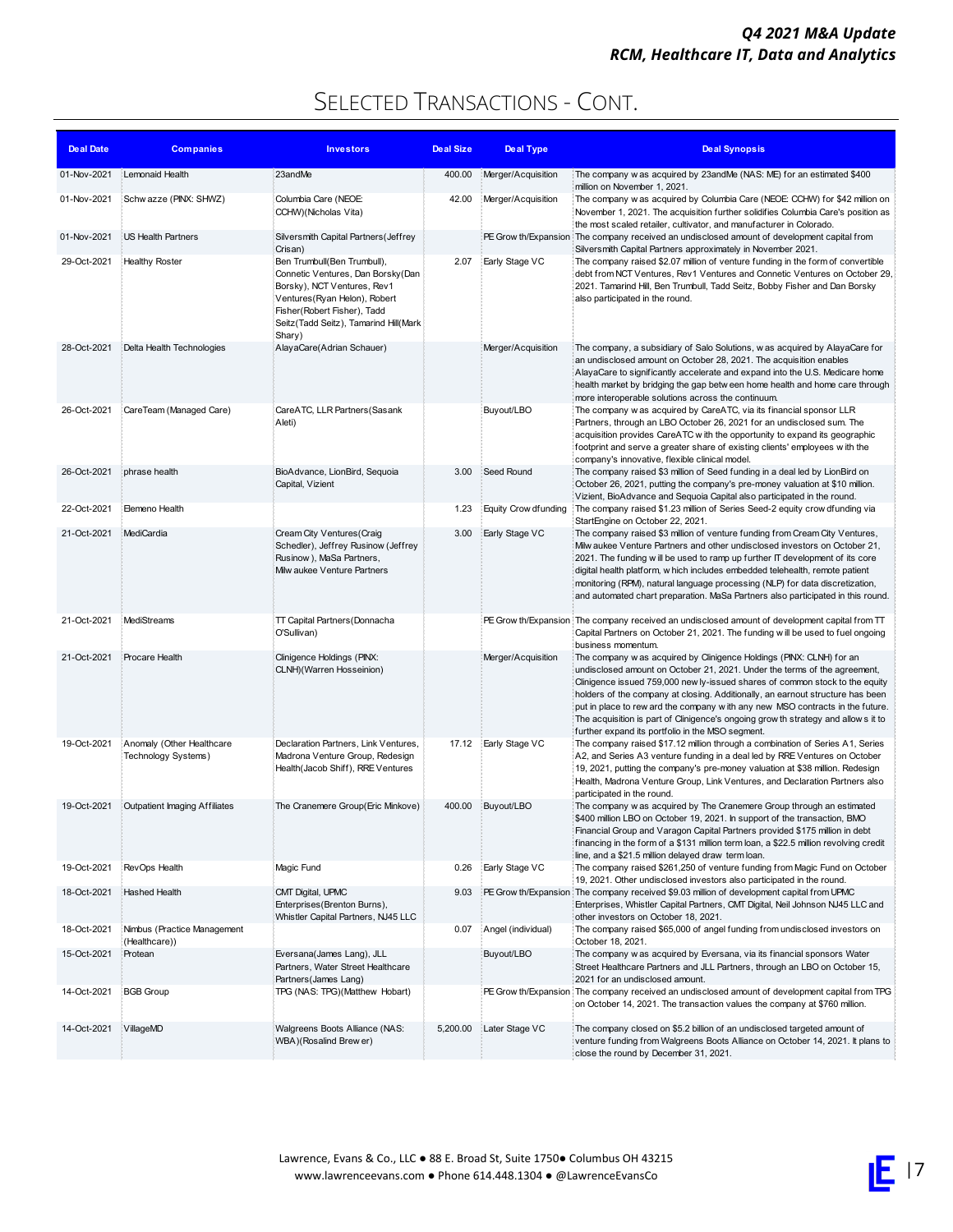### SELECTED TRANSACTIONS - CONT.

| <b>Deal Date</b> | <b>Companies</b>                                  | <b>Investors</b>                                                                                                                                    | <b>Deal Size</b> | <b>Deal Type</b>   | <b>Deal Synopsis</b>                                                                                                                                                                                                                                                                                                                                                                                                                                                                                                                                                                                                                                                                                                                                                                                                                                |
|------------------|---------------------------------------------------|-----------------------------------------------------------------------------------------------------------------------------------------------------|------------------|--------------------|-----------------------------------------------------------------------------------------------------------------------------------------------------------------------------------------------------------------------------------------------------------------------------------------------------------------------------------------------------------------------------------------------------------------------------------------------------------------------------------------------------------------------------------------------------------------------------------------------------------------------------------------------------------------------------------------------------------------------------------------------------------------------------------------------------------------------------------------------------|
| 13-Oct-2021      | SciencelO                                         | <b>Investor Group</b>                                                                                                                               | 8.00             | Seed Round         | The company raised \$8 million through the combination of debt and Seed<br>funding from Toba Capital, Dorm Room Fund and Section 32 on October 13,<br>2021, putting the company's pre-money valuation at \$12 million. Swell Partners,<br>Sea Lane Ventures, Earl Grey Capital, Quiet Capital, Jeff Silverstein, Turner<br>Novak, Austin Rief, Ling Wong, Harry Hurst, Todd and Rahul's Angel Fund,<br>Lachy Groom, Josh Buckley, Neal Khosla, Oliver Cameron, Jude Gomila, Packy<br>McCormick, Scott Belsky, Jack Altman and Ankur Nagpal also participated in the<br>round. The funds will be used to continue expanding its machine learning<br>repositories and healthcare AI capabilities, upgrading its NLP capabilities, and<br>advancing programs with key healthcare systems and expand its engineering.<br>product, and commercial teams. |
| 13-Oct-2021      | Systeem Medical Information<br>Systems            | Medsphere Systems(Irv<br>Lichtenw ald), Sixth Street<br>Partners (Michael McGinn)                                                                   |                  | Buyout/LBO         | The company w as acquired by Medsphere Systems, via its financial sponsors<br>Sixth Street Partners and NextEquity Partners, through an LBO on October 13,<br>2021 for an undisclosed sum.                                                                                                                                                                                                                                                                                                                                                                                                                                                                                                                                                                                                                                                          |
| 12-Oct-2021      | AgileMD                                           | National Institute of Biomedical<br>Imaging and Bioengineering                                                                                      | 2.00             | Grant              | The company received \$2 million of grant funding from the National Institute of<br>Biomedical Imaging and Bioengineering on October 12, 2021. The fund will be<br>used to develop the latest version of a predictive risk assessment tool<br>embedded in the electronic health record (EHR) that gives medical teams<br>advanced w arning of clinical deterioration.                                                                                                                                                                                                                                                                                                                                                                                                                                                                               |
| 12-Oct-2021      | Carrus (Utah)                                     | BayPine, DFE Capital Management,<br>Everberg Capital, Macquarie Group,<br>Penn Foster, PineBridge<br>Investments, Two Sigma Impact,<br>Zoma Capital |                  | Buyout/LBO         | The company w as acquired by Penn Foster, via its financial sponsors BayPine,<br>DFE Capital Management, Everberg Capital, Macquarie Group, PineBridge<br>Investments, Two Sigma Impact and Zoma Capital through an LBO on October<br>12, 2021 for an undisclosed amount.                                                                                                                                                                                                                                                                                                                                                                                                                                                                                                                                                                           |
| 12-Oct-2021      | PatientPay                                        |                                                                                                                                                     | 12.17            | Later Stage VC     | The company raised \$12.17 million of venture funding from undisclosed<br>investors on October 12, 2021.                                                                                                                                                                                                                                                                                                                                                                                                                                                                                                                                                                                                                                                                                                                                            |
| 12-Oct-2021      | The Lockw ood Group                               | Ares Management (NYS:<br>ARES)(Kevin Ryan)                                                                                                          | 360.00           | Buyout/LBO         | The company w as acquired by Ares Management through a \$360 million LBO<br>on October 12, 2021. In support of the transaction, BMO Harris Bank provided<br>\$105 million of debt financing in the form of a \$90 million unitranche term loan B<br>and a \$15 million revolver facility.                                                                                                                                                                                                                                                                                                                                                                                                                                                                                                                                                           |
| 06-Oct-2021      | Vital Decisions                                   | Evolent Health (NYS: EVH)(Seth<br>Blackley)                                                                                                         | 130.00           | Merger/Acquisition | The company w as acquired by Evolent Health (NYS: EVH) for \$130 million on<br>October 6, 2021.                                                                                                                                                                                                                                                                                                                                                                                                                                                                                                                                                                                                                                                                                                                                                     |
| 01-Oct-2021      | Epix Healthcare Associates                        | NorthStar Anesthesia(Adam<br>Spiegel), The Cranemere Group,<br>TPG (NAS: TPG)                                                                       |                  | Buyout/LBO         | The company w as acquired by NorthStar Anesthesia, via its financial sponsors<br>TPG and The Cranemere Group, through an LBO on October 1, 2021 for an<br>undisclosed amount.                                                                                                                                                                                                                                                                                                                                                                                                                                                                                                                                                                                                                                                                       |
| 01-Oct-2021      | eQHealth Solutions                                | Apax Partners (Andrew Cavanna),<br>KEPRO(Susan Weaver)                                                                                              |                  | Buyout/LBO         | The company w as acquired by KEPRO, via its financial sponsor Apax Partners,<br>through an LBO on October 1, 2021 for an undisclosed sum. This acquisition<br>w ill expand Kepro's population health management and technology solution<br>portfolios.                                                                                                                                                                                                                                                                                                                                                                                                                                                                                                                                                                                              |
| 01-Oct-2021      | Guidew ay Care                                    | Bonaventure Capital                                                                                                                                 |                  | Later Stage VC     | The company raised an undisclosed amount of venture funding from<br>Bonaventure Capital in approximately October 2021.                                                                                                                                                                                                                                                                                                                                                                                                                                                                                                                                                                                                                                                                                                                              |
| 01-Oct-2021      | Louisiana Orthopaedic & Sports<br>Rehab Institute | <b>IMAC Regeneration Center (NAS:</b><br>IMAC)(Jeffrey Ervin)                                                                                       | 1.60             | Merger/Acquisition | The company w as acquired by IMAC Regeneration Center (NAS: IMAC) for \$1.6<br>million on October 1, 2021. The acquisition enables IMAC to expand its in-house<br>expertise in orthopedic and sports medicine.                                                                                                                                                                                                                                                                                                                                                                                                                                                                                                                                                                                                                                      |

© PitchBook Data, Inc. 2022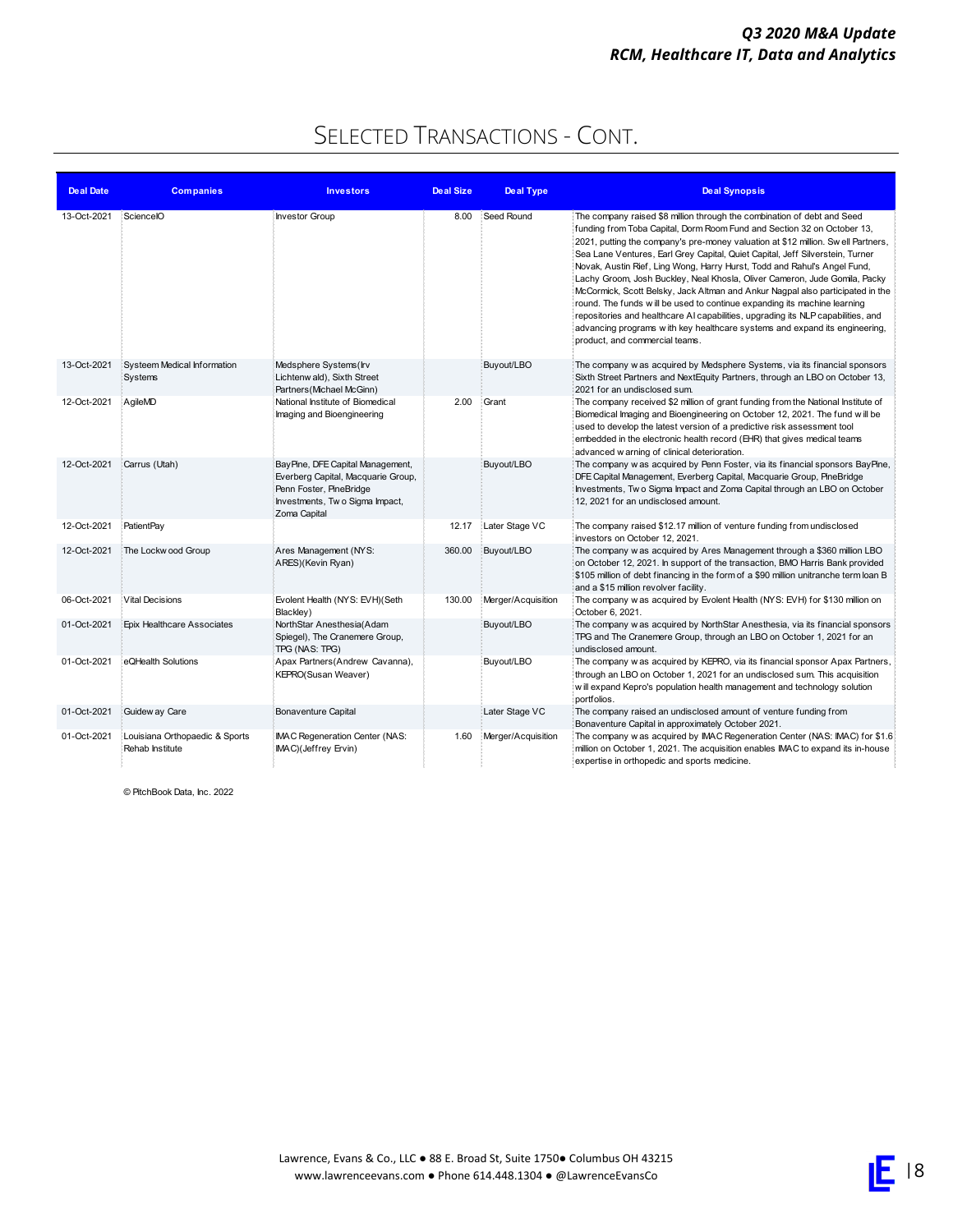### PUBLICLY TRADED RCM & HCIT COMPANIES

| <b>Selected Publicly Traded RCM and Healthcare IT Companies</b> |                      |                                  |                                                                          |                        |                              |                             |                   |        |                                     |                  |
|-----------------------------------------------------------------|----------------------|----------------------------------|--------------------------------------------------------------------------|------------------------|------------------------------|-----------------------------|-------------------|--------|-------------------------------------|------------------|
| <b>Company Name</b>                                             | <b>Ticker Symbol</b> | <b>Stock Price</b><br>12/31/2021 | % Change<br><b>Prior Quarter</b>                                         | % Change<br><b>TTM</b> | Price 52<br><b>Week High</b> | Price 52<br><b>Week Low</b> | <b>Market Cap</b> | EV     | EV to<br><b>EBITDA</b>              | EV to<br>Revenue |
| Allscripts Healthcare Solutions, Inc.                           | <b>NAS:MDRX</b>      | 18.45                            | 38.00%                                                                   | 27.77%                 | 19.01                        | 13.05                       | 2,261             | 2,507  | 21.6x                               | 1.8x             |
| *Cerner Corporation                                             | <b>NAS:CERN</b>      | 92.87                            | 31.69%                                                                   | 18.34%                 | 93.44                        | 67.96                       | 27,138            | 28,192 | 19.9x                               | 4.9x             |
| Computer Programs & Systems Inc.                                | <b>NAS:CPSI</b>      | 29.30                            | $-17.37%$                                                                | 9.17%                  | 37.62                        | 26.22                       | 429               | 535    | 13.3x                               | 2.0x             |
| eHealth, Inc.                                                   | <b>NAS:EHTH</b>      | 25.50                            | $-37.04%$                                                                | $-63.89%$              | 93.19                        | 21.00                       | 673               | 713    | 145.1x                              | 1.2x             |
| HealthStream, Inc.                                              | <b>NAS:HSTM</b>      | 26.36                            | $-7.77%$                                                                 | 20.70%                 | 31.11                        | 21.49                       | 832               | 798    | 17.7x                               | 3.1x             |
| **Veeva Systems Inc.                                            | <b>NYSE: VEEV</b>    | 255.48                           | $-11.34%$                                                                | $-6.16%$               | 343.96                       | 235.74                      | 39.284            | 36,988 | 70.4x                               | 21.0x            |
| **McKesson Corporation                                          | <b>NYS:MCK</b>       | 248.57                           | 24.67%                                                                   | 42.92%                 | 251.04                       | 169.34                      | 37,952            | 44,223 | 8.9x                                | 0.2x             |
| **NextGen Healthcare                                            | <b>NAS:NXGN</b>      | 17.79                            | 26.17%                                                                   | $-2.47%$               | 23.80                        | 13.64                       | 1,217             | 1,167  | 171.3x                              | 2.0x             |
| <b>Streamline Health Solutions Inc.</b>                         | <b>NAS:STRM</b>      | 1.49                             | $-14.86%$                                                                | $-4.49%$               | 3.86                         | 1.28                        | 71                | 71     | N/A                                 | 4.9x             |
| **CareCloud (formerly MTBC)                                     | <b>NAS:MTBC</b>      | 6.32                             | $-17.06%$                                                                | $-30.32%$              | 12.84                        | 4.86                        | 94                | 101    | 7.8x                                | 0.8x             |
| R1 RCM Inc.                                                     | <b>NAS:RCM</b>       | 25.49                            | 15.81%                                                                   | 6.12%                  | 31.28                        | 18.71                       | 7,076             | 7,790  | 32.8x                               | 5.5x             |
| <b>Teladoc Health Inc.</b>                                      | <b>NYS:TDOC</b>      | 91.82                            | $-27.59%$                                                                | $-54.08%$              | 308.00                       | 87.27                       | 14.699            | 15.140 | N/A                                 | 8.1x             |
| Phreesia, Inc.                                                  | <b>NYSE:PHR</b>      | 41.66                            | $-32.48%$                                                                | $-23.22%$              | 81.59                        | 38.91                       | 2,135             | 1,746  | N/A                                 | 8.9x             |
| <b>Health Catalyst Inc</b>                                      | <b>NAS:HCAT</b>      | 39.62                            | $-20.78%$                                                                | $-8.98%$               | 59.50                        | 35.96                       | 2,062             | 1.809  | N/A                                 | 7.8x             |
| Amwell                                                          | <b>NYS:AMWL</b>      | 6.04                             | $-33.70%$                                                                | $-76.15%$              | 43.75                        | 5.67                        | 1,570             | 820    | N/A                                 | 3.4x             |
| CloudMD                                                         | <b>TSX:DOC</b>       | 0.92                             | $-23.50%$                                                                | $-50.83%$              | 2.57                         | 0.86                        | 212               | 198    | N/A                                 | 3.6x             |
| Multiplan                                                       | <b>NYS:MPLN</b>      | 4.43                             | $-21.31%$                                                                | $-44.56%$              | 9.69                         | 3.48                        | 2,828             | 7,525  | 79.0x                               | 4.3x             |
| Accolade                                                        | <b>NAS:ACCD</b>      | 26.36                            | $-37.49%$                                                                | $-39.40%$              | 59.93                        | 21.76                       | 1,757             | 1,653  | N/A                                 | 7.2x             |
| <b>SOC Telemed</b>                                              | <b>NAS:TLMD</b>      | 1.28                             | $-43.36%$                                                                | $-83.67%$              | 9.48                         | 1.22                        | 129               | 165    | N/A                                 | 2.0x             |
| *Change Healthcare Inc.<br>*pending sale ** Outliers Removed    | <b>NAS:CHNG</b>      | 21.38                            | 2.10%                                                                    | 14.64%                 | 24.21                        | 17.90                       | 6,660             | 11,333 | 14.2x                               | 3.4x             |
|                                                                 | <b>Average</b>       |                                  | $-10.36%$                                                                | $-17.43%$              |                              |                             |                   |        | 17.0x                               | 4.4x             |
| Pending Index Addition:                                         |                      |                                  |                                                                          |                        |                              |                             |                   |        | Source: © PitchBook Data, Inc. 2022 |                  |
| <b>Clover Health</b>                                            | <b>NAS:CLOV</b>      | 3.72                             | $-49.66%$                                                                | N/A                    | 28.85                        | 3.68                        | 1,759             | 1,349  | N/A                                 | 1.3x             |
| Hims & Hers Health                                              | <b>NYS:HIMS</b>      | 6.55                             | $-13.13%$                                                                | <b>N/A</b>             | 25.40                        | 5.47                        | 1,336             | 1,083  | N/A                                 | 7.3x             |
| EverCommerce Inc.                                               | <b>NAS:EVCM</b>      | 15.75                            | $-4.49%$                                                                 | N/A                    | 23.41                        | 14.87                       | 3,077             | 3,366  | 97.9x                               | 7.5x             |
| Kovo HealthTech Corporation (TSXV: K                            | <b>TSXV:KOVO</b>     | 0.31                             | $-4.84%$                                                                 | N/A                    | 0.95                         | 0.25                        | 12                | 14     | N/A                                 | N/A              |
| Removed from Index - Private Co.:                               |                      |                                  |                                                                          |                        |                              |                             |                   |        |                                     |                  |
| Inovalon                                                        | <b>Not Public</b>    |                                  | Company took private by Nordic Capital and Insight Partners in Nov 2021. |                        |                              |                             |                   |        |                                     |                  |

Our LECO RCM & HCIT Index struggled with a fourth quarter decline of 10.4% while finishing the year down 17.4% as all other indexes outperformed: NASDAQ up 8.3% and 21.4%, Dow Jones up 7.2% and 16.6%, and S&P up 10.6% and 26.9%, respectively. Maybe the LECO RCM & HCIT index is a lead indicator as most all markets started 2022 with huge losses, NASDAQ is facing the largest January loss in its history.

The LECO RCM & HCIT Index top performing company was **Allscripts (NAS: MDRX)** with a trend reversal of a 38% gain just passing **Cerner (CERN)** at 31.69% which was primarily due to the buyout offer announcement by **Oracle (ORCL)**. Allscripts strong earnings reports for Q4 and full fiscal year 2021 on both top and bottom line beating Wall Street

estimates (maybe even rumor possibilities of a buyout after Cerner) along with a share buyback program support fundamentals compared to many of the hyper growth stocks that do not ever produce a profit. Such as many of the telemedicine and SPAC stocks continue to see selling pressure from the third quarter, **TDOC (-27.59%), EHTH (-37.04%), ACCD (-37.49),** and **TLMD (- 43.36%)**, respectively. Regardless, the tech heavy index EV to Revenue benchmark has fallen back to just above its 5 year average.

**R1 RCM** announced its acquisition of **Cloudmed** in an all-stock transaction valuing the provider software company at roughly \$4.1 billion. Management of R1 said the deal will accelerate the revenue cycle management company's strategy to build the most scalable, flexible, and integrated platform for revenue cycle and consumer engagement in healthcare.

**Change Healthcare** is reported to be mulling a sale of its payment integrity business to smooth over the path to approval for its UnitedHealth Group merger. That business unit, **ClaimsXten**, generates between \$130 million and \$150 million in annual earnings and could fetch up to \$1 billion for the company.

| <b>Indices Performance</b> |                              |          |          |  |  |  |  |
|----------------------------|------------------------------|----------|----------|--|--|--|--|
| Index Name                 | Index<br>Price<br>12/31/2021 | QoQ %    | TTM %    |  |  |  |  |
| <b>NASDAQ</b>              | 15.645                       | 8.3%     | 21.4%    |  |  |  |  |
| Dow Jones                  | 30.605                       | 7.2%     | 16.6%    |  |  |  |  |
| <b>S&amp;P 500</b>         | 4.766                        | 10.6%    | 26.9%    |  |  |  |  |
| <b>Russell</b>             | 11.622                       | 21%      | 14.8%    |  |  |  |  |
| <b>LECO - HCIT</b>         | N/A                          | $-10.4%$ | $-17.4%$ |  |  |  |  |
| <b>LECO - Crypto</b>       | coming soon                  |          |          |  |  |  |  |